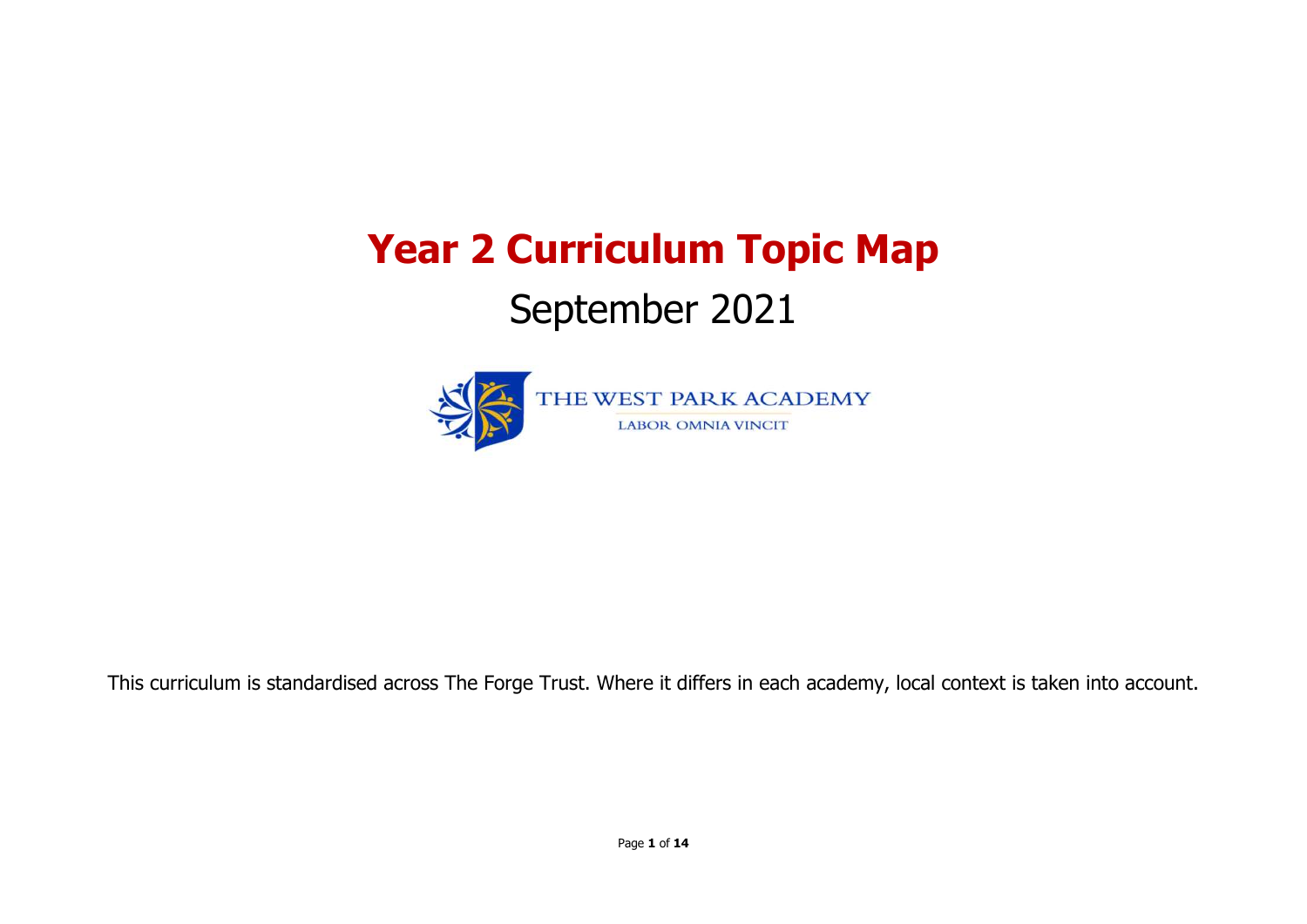

|                                                           |                                                      |                                                                                                                                                                                                                               |        | <b>Autumn 1</b>                                                                                                                                                                                                                                                                                                                                                                                                                                                                                                                                                                                                                                                                                                                                                                                                                                                                                                                                                                                                                                                           |                                                                                                                                            |                                                                                                                                                                                 |                                               |                                            |                                                                                                                                                                                                                                                                                                                                                                                                                                                                                                                                                                                  |        | <b>Autumn 2</b> |                                                                               |                                                                                                                                                                                                                                                                                                                                                                                                                                                                                                                                                            |        |
|-----------------------------------------------------------|------------------------------------------------------|-------------------------------------------------------------------------------------------------------------------------------------------------------------------------------------------------------------------------------|--------|---------------------------------------------------------------------------------------------------------------------------------------------------------------------------------------------------------------------------------------------------------------------------------------------------------------------------------------------------------------------------------------------------------------------------------------------------------------------------------------------------------------------------------------------------------------------------------------------------------------------------------------------------------------------------------------------------------------------------------------------------------------------------------------------------------------------------------------------------------------------------------------------------------------------------------------------------------------------------------------------------------------------------------------------------------------------------|--------------------------------------------------------------------------------------------------------------------------------------------|---------------------------------------------------------------------------------------------------------------------------------------------------------------------------------|-----------------------------------------------|--------------------------------------------|----------------------------------------------------------------------------------------------------------------------------------------------------------------------------------------------------------------------------------------------------------------------------------------------------------------------------------------------------------------------------------------------------------------------------------------------------------------------------------------------------------------------------------------------------------------------------------|--------|-----------------|-------------------------------------------------------------------------------|------------------------------------------------------------------------------------------------------------------------------------------------------------------------------------------------------------------------------------------------------------------------------------------------------------------------------------------------------------------------------------------------------------------------------------------------------------------------------------------------------------------------------------------------------------|--------|
|                                                           | Week 1                                               | Week 2                                                                                                                                                                                                                        | Week 3 | Week 4                                                                                                                                                                                                                                                                                                                                                                                                                                                                                                                                                                                                                                                                                                                                                                                                                                                                                                                                                                                                                                                                    | Week 5                                                                                                                                     | Week 6                                                                                                                                                                          | Week 7                                        | Week 1                                     | Week 2                                                                                                                                                                                                                                                                                                                                                                                                                                                                                                                                                                           | Week 3 | Week 4          | Week 5                                                                        | Week 6                                                                                                                                                                                                                                                                                                                                                                                                                                                                                                                                                     | Week 7 |
| <b>Curriculum</b><br><b>Drivers/</b><br><b>Enrichment</b> | $\bullet$                                            | the environment and link to aerial photos.                                                                                                                                                                                    |        | Visit a local supermarket to explore where produce is from and to purchase fruit as a stimulus for art<br>work (use fruit from Jamaica to link into Geography Unit. Use the walk to identify human features of<br><b>Cultural Diversity</b> (similarities and differences for children living in Kirkby and Kingston).<br>Science – make explicit links to how all humans need the same things to grow and thrive.                                                                                                                                                                                                                                                                                                                                                                                                                                                                                                                                                                                                                                                        |                                                                                                                                            |                                                                                                                                                                                 |                                               | expectations of the time.                  | Sports coach or nutritionist to visit school to talk about keeping healthy.<br>Aspiration: how did they qualify. What do they do in their job?<br>Cultural Diversity: Florence Nightingale and Mary Seacole: caring for all regardless of background, and culture. Mary<br>Seacole: how was her life different to that of Florence Nightingale and explore the important things they had in<br>common (drive, vision, personality, work ethic, compassion).<br>Aspiration: the achievements of Florence Nightingale in leading on improvements in nursing and health against the |        |                 |                                                                               |                                                                                                                                                                                                                                                                                                                                                                                                                                                                                                                                                            |        |
| PE                                                        | $\bullet$                                            | REAL PE - Unit 1 - Personal                                                                                                                                                                                                   |        | I I know where I am with my learning and I have begun to challenge myself u<br>I I try several times if at first I don't succeed and I ask for help when appropriate n<br>• I can follow instructions, practise safely and work on simple tasks by myself s                                                                                                                                                                                                                                                                                                                                                                                                                                                                                                                                                                                                                                                                                                                                                                                                               |                                                                                                                                            |                                                                                                                                                                                 |                                               | <b>REAL PE Unit 2 - Social</b><br>my ideas | I I show patience and support others, listening well to them about our work. I am happy to show and tell them about<br>I I can help praise and encourage others in their learning n<br>I I can work sensibly with others, taking turns and sharing s                                                                                                                                                                                                                                                                                                                             |        |                 |                                                                               |                                                                                                                                                                                                                                                                                                                                                                                                                                                                                                                                                            |        |
| <b>Science</b>                                            | and air).                                            | The Needs of Animals and Humans<br>Notice that animals, including humans, have offspring<br>which grow into adults;<br>Find out about and describe the basic needs of<br>animals, including humans, for survival (water, food |        |                                                                                                                                                                                                                                                                                                                                                                                                                                                                                                                                                                                                                                                                                                                                                                                                                                                                                                                                                                                                                                                                           | <b>Working Scientifically</b><br>performing simple tests;<br>Identifying and classifying;<br>answers to questions;<br>answering questions. | Asking simple questions and recognising that<br>they can be answered in different ways;<br>Observing closely, using simple equipment<br>Gathering and recording data to help in | Using their observations and ideas to suggest | <b>Keeping Healthy</b>                     | Describe the importance for humans of exercise, eating the<br>right amounts of different types of food, and hygiene.                                                                                                                                                                                                                                                                                                                                                                                                                                                             |        |                 | <b>Working Scientifically</b><br>ways;<br>$\bullet$<br>$\bullet$<br>$\bullet$ | Asking simple questions and recognising<br>that they can be answered in different<br>Observing closely, using simple equipment;<br>Performing simple tests;<br>Identifying and classifying;<br>Using their observations and ideas to<br>suggest answers to questions;<br>Gathering and recording data to help in<br>answering questions.                                                                                                                                                                                                                   |        |
| Art                                                       | <u>Aims:</u><br><b>Subject content</b><br>and space; | development of their art forms.                                                                                                                                                                                               |        | Still Life - Cezanne (begin with observational drawings of fruit, leading to work with pastels and<br>paints, progress to using Paul Cezanne's work as an inspiration to explore techniques.)<br>Produce creative work, exploring their ideas and recording their experiences;<br>Become proficient in drawing, painting, sculpture and other art, craft and design techniques;<br>Evaluate and analyse creative works using the language of art, craft and design;<br>Know about great artists, craft makers and designers, and understand the historical and cultural<br>To use a range of materials creatively to design and make products;<br>To use drawing, painting and sculpture to develop and share their ideas, experiences and imagination;<br>To develop a wide range of art and design techniques in using colour, pattern, texture, line, shape, form<br>About the work of a range of artists, craft makers and designers, describing the differences and similarities<br>between different practices and disciplines, and making links to their own work. |                                                                                                                                            |                                                                                                                                                                                 |                                               |                                            |                                                                                                                                                                                                                                                                                                                                                                                                                                                                                                                                                                                  |        |                 | collage)<br>$\bullet$<br>$\bullet$<br>techniques;                             | Jamaican Art (choose a stylised piece of<br>Jamaican art work as a stimulus for<br>To develop a wide range of art and design<br>techniques in using colour, pattern, texture,<br>line, shape, form and space;<br>To use a range of materials creatively to<br>design and make products;<br>Produce creative work, exploring their ideas<br>and recording their experiences;<br>Become proficient in drawing, painting,<br>sculpture and other art, craft and design<br>Evaluate and analyse creative works using<br>the language of art, craft and design. |        |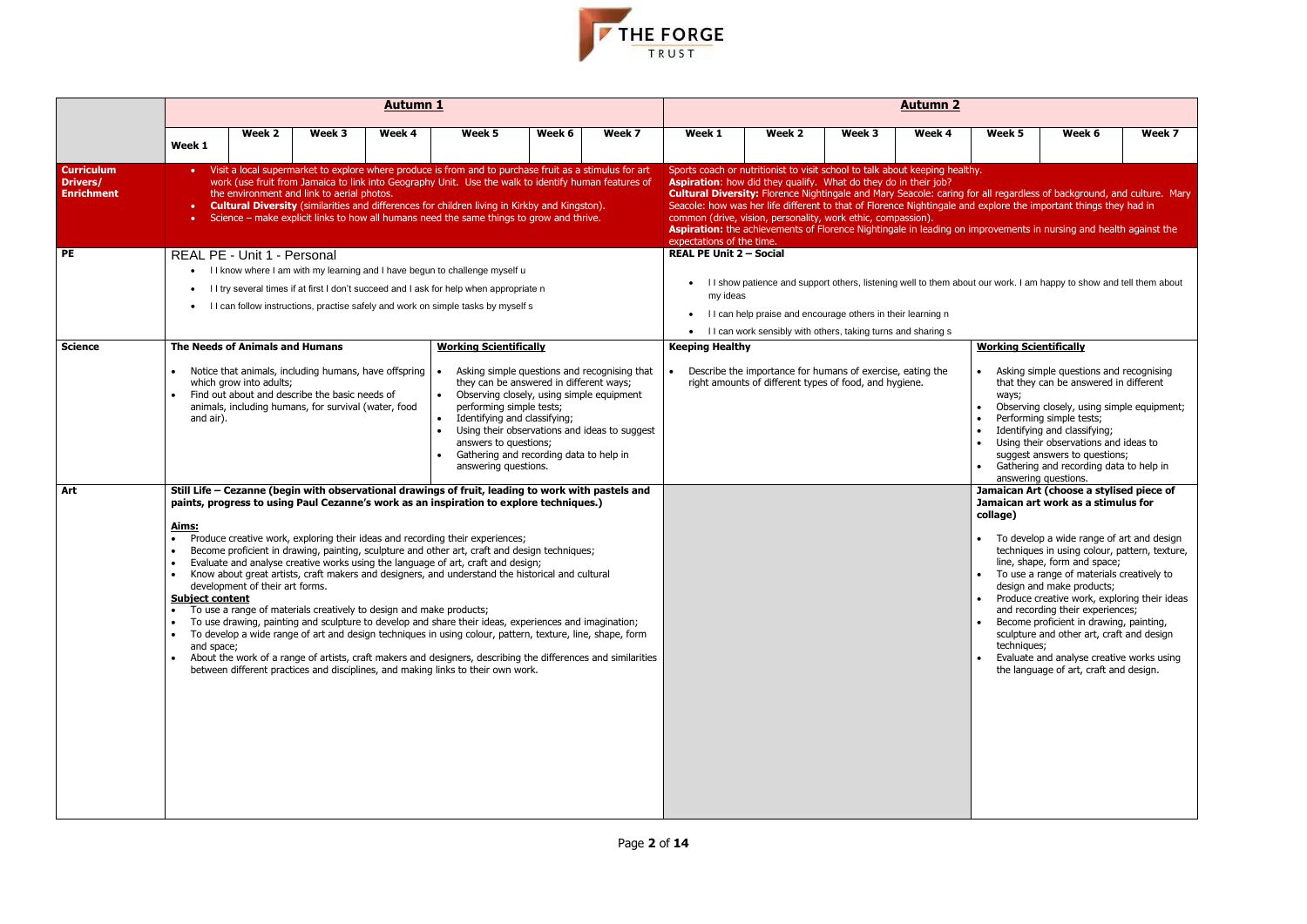

|                             |   |      |        |        | <b>Autumn 1</b> |        |        |                                                                                                                                                                                                                                                                                                                                                                                                                                                                                                            |        |        |        | <b>Autumn 2</b> |                                                                                   |                                                                                                                                                                                                                                                                                                                                                                                                                                                                                                                                                                                                                                                                                                                                                                                                                                                                                                                                                                                                                                                                                                                                                                                                                                                                                                                                                                                                                                                                                                                                                                                                                                                   |        |
|-----------------------------|---|------|--------|--------|-----------------|--------|--------|------------------------------------------------------------------------------------------------------------------------------------------------------------------------------------------------------------------------------------------------------------------------------------------------------------------------------------------------------------------------------------------------------------------------------------------------------------------------------------------------------------|--------|--------|--------|-----------------|-----------------------------------------------------------------------------------|---------------------------------------------------------------------------------------------------------------------------------------------------------------------------------------------------------------------------------------------------------------------------------------------------------------------------------------------------------------------------------------------------------------------------------------------------------------------------------------------------------------------------------------------------------------------------------------------------------------------------------------------------------------------------------------------------------------------------------------------------------------------------------------------------------------------------------------------------------------------------------------------------------------------------------------------------------------------------------------------------------------------------------------------------------------------------------------------------------------------------------------------------------------------------------------------------------------------------------------------------------------------------------------------------------------------------------------------------------------------------------------------------------------------------------------------------------------------------------------------------------------------------------------------------------------------------------------------------------------------------------------------------|--------|
|                             | 1 | Week | Week 2 | Week 3 | Week 4          | Week 5 | Week 6 | Week 7                                                                                                                                                                                                                                                                                                                                                                                                                                                                                                     | Week 1 | Week 2 | Week 3 | Week 4          | Week 5                                                                            | Week 6                                                                                                                                                                                                                                                                                                                                                                                                                                                                                                                                                                                                                                                                                                                                                                                                                                                                                                                                                                                                                                                                                                                                                                                                                                                                                                                                                                                                                                                                                                                                                                                                                                            | Week 7 |
| <b>History</b><br><b>RE</b> |   |      |        |        |                 |        |        | <b>Florence Nightingale/ Mary Seacole</b><br>The lives of significant individuals in the past who have contributed to national and<br>international achievements. Some should be used to compare aspects of life in different<br>periods [for example, Elizabeth I and Queen Victoria, Christopher Columbus and Neil<br>Armstrong, William Caxton and Tim Berners-Lee, Pieter Bruegel the Elder and LS Lowry, Rosa<br>Parks and Emily Davison, Mary Seacole and/or Florence Nightingale and Edith Cavell]. |        |        |        |                 | inspiring to others?<br>our lives (A2);<br>followed them (A2);<br>fighting' (C2); | Leaders: What makes some people<br><b>Christian and Jewish leaders</b><br>Pupils retell stories of key leaders from<br>Christianity and Judaism, for example<br>Moses, Jesus and Peter. They talk about<br>how these leaders made a difference an<br>how leaders today make a difference to<br>Pupils think about the behaviour shown<br>these leaders e.g. being kind, valuing ar<br>respecting others, being trustworthy,<br>courageous, and consider questions abo<br>being good, kind, and forgiving (C1);<br>Pupils encounter many examples of sim<br>'wise sayings' (e.g. from Jesus) or 'rules<br>for living' harmoniously (e.g. The 10<br>Commandments). They choose their<br>favourite 'wise sayings' or 'rules for livin<br>from different key leaders and talk abou<br>what makes these sayings wise, and wh<br>difference it would make if people<br>Pupils ask and find out how to answer a<br>range of 'how' and 'why' questions abou<br>how people practise their religion,<br>including how they follow their leaders b<br>remembering, telling stories, celebrating<br>praying or making music. Pupils might u<br>exciting photographs or works of art to<br>stimulate their questions (C2);<br>Pupils discuss stories of co-operation fro<br>Judaism, Christianity and from different<br>traditions and sources and make a 'Reci<br>for living together happily' or a 'Class<br>charter for more kindness and less<br>Religious content will include: Stories<br>about key leaders e.g. Moses, Jesus,<br>Peter; their behaviour, examples of their<br>wisdom and rules for living harmoniousl<br>the difference they have made. |        |
|                             |   |      |        |        |                 |        |        |                                                                                                                                                                                                                                                                                                                                                                                                                                                                                                            |        |        |        |                 |                                                                                   |                                                                                                                                                                                                                                                                                                                                                                                                                                                                                                                                                                                                                                                                                                                                                                                                                                                                                                                                                                                                                                                                                                                                                                                                                                                                                                                                                                                                                                                                                                                                                                                                                                                   |        |

| Week 5                                                                                                                                                                                                                                                                                                                                                                                                                                                                                                                                                                                                                                                                                               | Week 6                                                                                | Week 7 |  |  |  |  |  |  |  |  |  |
|------------------------------------------------------------------------------------------------------------------------------------------------------------------------------------------------------------------------------------------------------------------------------------------------------------------------------------------------------------------------------------------------------------------------------------------------------------------------------------------------------------------------------------------------------------------------------------------------------------------------------------------------------------------------------------------------------|---------------------------------------------------------------------------------------|--------|--|--|--|--|--|--|--|--|--|
|                                                                                                                                                                                                                                                                                                                                                                                                                                                                                                                                                                                                                                                                                                      |                                                                                       |        |  |  |  |  |  |  |  |  |  |
|                                                                                                                                                                                                                                                                                                                                                                                                                                                                                                                                                                                                                                                                                                      |                                                                                       |        |  |  |  |  |  |  |  |  |  |
|                                                                                                                                                                                                                                                                                                                                                                                                                                                                                                                                                                                                                                                                                                      |                                                                                       |        |  |  |  |  |  |  |  |  |  |
|                                                                                                                                                                                                                                                                                                                                                                                                                                                                                                                                                                                                                                                                                                      |                                                                                       |        |  |  |  |  |  |  |  |  |  |
|                                                                                                                                                                                                                                                                                                                                                                                                                                                                                                                                                                                                                                                                                                      |                                                                                       |        |  |  |  |  |  |  |  |  |  |
|                                                                                                                                                                                                                                                                                                                                                                                                                                                                                                                                                                                                                                                                                                      |                                                                                       |        |  |  |  |  |  |  |  |  |  |
|                                                                                                                                                                                                                                                                                                                                                                                                                                                                                                                                                                                                                                                                                                      | Leaders: What makes some people                                                       |        |  |  |  |  |  |  |  |  |  |
|                                                                                                                                                                                                                                                                                                                                                                                                                                                                                                                                                                                                                                                                                                      |                                                                                       |        |  |  |  |  |  |  |  |  |  |
|                                                                                                                                                                                                                                                                                                                                                                                                                                                                                                                                                                                                                                                                                                      |                                                                                       |        |  |  |  |  |  |  |  |  |  |
|                                                                                                                                                                                                                                                                                                                                                                                                                                                                                                                                                                                                                                                                                                      |                                                                                       |        |  |  |  |  |  |  |  |  |  |
|                                                                                                                                                                                                                                                                                                                                                                                                                                                                                                                                                                                                                                                                                                      |                                                                                       |        |  |  |  |  |  |  |  |  |  |
|                                                                                                                                                                                                                                                                                                                                                                                                                                                                                                                                                                                                                                                                                                      |                                                                                       |        |  |  |  |  |  |  |  |  |  |
|                                                                                                                                                                                                                                                                                                                                                                                                                                                                                                                                                                                                                                                                                                      |                                                                                       |        |  |  |  |  |  |  |  |  |  |
|                                                                                                                                                                                                                                                                                                                                                                                                                                                                                                                                                                                                                                                                                                      |                                                                                       |        |  |  |  |  |  |  |  |  |  |
|                                                                                                                                                                                                                                                                                                                                                                                                                                                                                                                                                                                                                                                                                                      |                                                                                       |        |  |  |  |  |  |  |  |  |  |
| inspiring to others?<br><b>Christian and Jewish leaders</b><br>Pupils retell stories of key leaders from<br>Christianity and Judaism, for example<br>Moses, Jesus and Peter. They talk about<br>how these leaders made a difference and<br>how leaders today make a difference to<br>our lives (A2);<br>Pupils think about the behaviour shown by<br>these leaders e.g. being kind, valuing and<br>respecting others, being trustworthy,<br>courageous, and consider questions about<br>being good, kind, and forgiving (C1);<br>Pupils encounter many examples of simple<br>'wise sayings' (e.g. from Jesus) or 'rules<br>for living' harmoniously (e.g. The 10<br>Commandments). They choose their |                                                                                       |        |  |  |  |  |  |  |  |  |  |
|                                                                                                                                                                                                                                                                                                                                                                                                                                                                                                                                                                                                                                                                                                      |                                                                                       |        |  |  |  |  |  |  |  |  |  |
|                                                                                                                                                                                                                                                                                                                                                                                                                                                                                                                                                                                                                                                                                                      |                                                                                       |        |  |  |  |  |  |  |  |  |  |
|                                                                                                                                                                                                                                                                                                                                                                                                                                                                                                                                                                                                                                                                                                      |                                                                                       |        |  |  |  |  |  |  |  |  |  |
|                                                                                                                                                                                                                                                                                                                                                                                                                                                                                                                                                                                                                                                                                                      |                                                                                       |        |  |  |  |  |  |  |  |  |  |
|                                                                                                                                                                                                                                                                                                                                                                                                                                                                                                                                                                                                                                                                                                      | favourite 'wise sayings' or 'rules for living'                                        |        |  |  |  |  |  |  |  |  |  |
|                                                                                                                                                                                                                                                                                                                                                                                                                                                                                                                                                                                                                                                                                                      | from different key leaders and talk about                                             |        |  |  |  |  |  |  |  |  |  |
|                                                                                                                                                                                                                                                                                                                                                                                                                                                                                                                                                                                                                                                                                                      | what makes these sayings wise, and what<br>difference it would make if people         |        |  |  |  |  |  |  |  |  |  |
| followed them (A2);                                                                                                                                                                                                                                                                                                                                                                                                                                                                                                                                                                                                                                                                                  |                                                                                       |        |  |  |  |  |  |  |  |  |  |
|                                                                                                                                                                                                                                                                                                                                                                                                                                                                                                                                                                                                                                                                                                      | Pupils ask and find out how to answer a                                               |        |  |  |  |  |  |  |  |  |  |
|                                                                                                                                                                                                                                                                                                                                                                                                                                                                                                                                                                                                                                                                                                      | range of 'how' and 'why' questions about<br>how people practise their religion,       |        |  |  |  |  |  |  |  |  |  |
|                                                                                                                                                                                                                                                                                                                                                                                                                                                                                                                                                                                                                                                                                                      | including how they follow their leaders by                                            |        |  |  |  |  |  |  |  |  |  |
|                                                                                                                                                                                                                                                                                                                                                                                                                                                                                                                                                                                                                                                                                                      | remembering, telling stories, celebrating,                                            |        |  |  |  |  |  |  |  |  |  |
|                                                                                                                                                                                                                                                                                                                                                                                                                                                                                                                                                                                                                                                                                                      | praying or making music. Pupils might use<br>exciting photographs or works of art to  |        |  |  |  |  |  |  |  |  |  |
|                                                                                                                                                                                                                                                                                                                                                                                                                                                                                                                                                                                                                                                                                                      | stimulate their questions (C2);                                                       |        |  |  |  |  |  |  |  |  |  |
|                                                                                                                                                                                                                                                                                                                                                                                                                                                                                                                                                                                                                                                                                                      | Pupils discuss stories of co-operation from                                           |        |  |  |  |  |  |  |  |  |  |
|                                                                                                                                                                                                                                                                                                                                                                                                                                                                                                                                                                                                                                                                                                      | Judaism, Christianity and from different<br>traditions and sources and make a 'Recipe |        |  |  |  |  |  |  |  |  |  |
|                                                                                                                                                                                                                                                                                                                                                                                                                                                                                                                                                                                                                                                                                                      | for living together happily' or a 'Class                                              |        |  |  |  |  |  |  |  |  |  |
|                                                                                                                                                                                                                                                                                                                                                                                                                                                                                                                                                                                                                                                                                                      | charter for more kindness and less                                                    |        |  |  |  |  |  |  |  |  |  |
| fighting' (C2);                                                                                                                                                                                                                                                                                                                                                                                                                                                                                                                                                                                                                                                                                      | Religious content will include: Stories                                               |        |  |  |  |  |  |  |  |  |  |
|                                                                                                                                                                                                                                                                                                                                                                                                                                                                                                                                                                                                                                                                                                      | about key leaders e.g. Moses, Jesus,                                                  |        |  |  |  |  |  |  |  |  |  |
|                                                                                                                                                                                                                                                                                                                                                                                                                                                                                                                                                                                                                                                                                                      | Peter; their behaviour, examples of their                                             |        |  |  |  |  |  |  |  |  |  |
|                                                                                                                                                                                                                                                                                                                                                                                                                                                                                                                                                                                                                                                                                                      | wisdom and rules for living harmoniously;<br>the difference they have made.           |        |  |  |  |  |  |  |  |  |  |
|                                                                                                                                                                                                                                                                                                                                                                                                                                                                                                                                                                                                                                                                                                      |                                                                                       |        |  |  |  |  |  |  |  |  |  |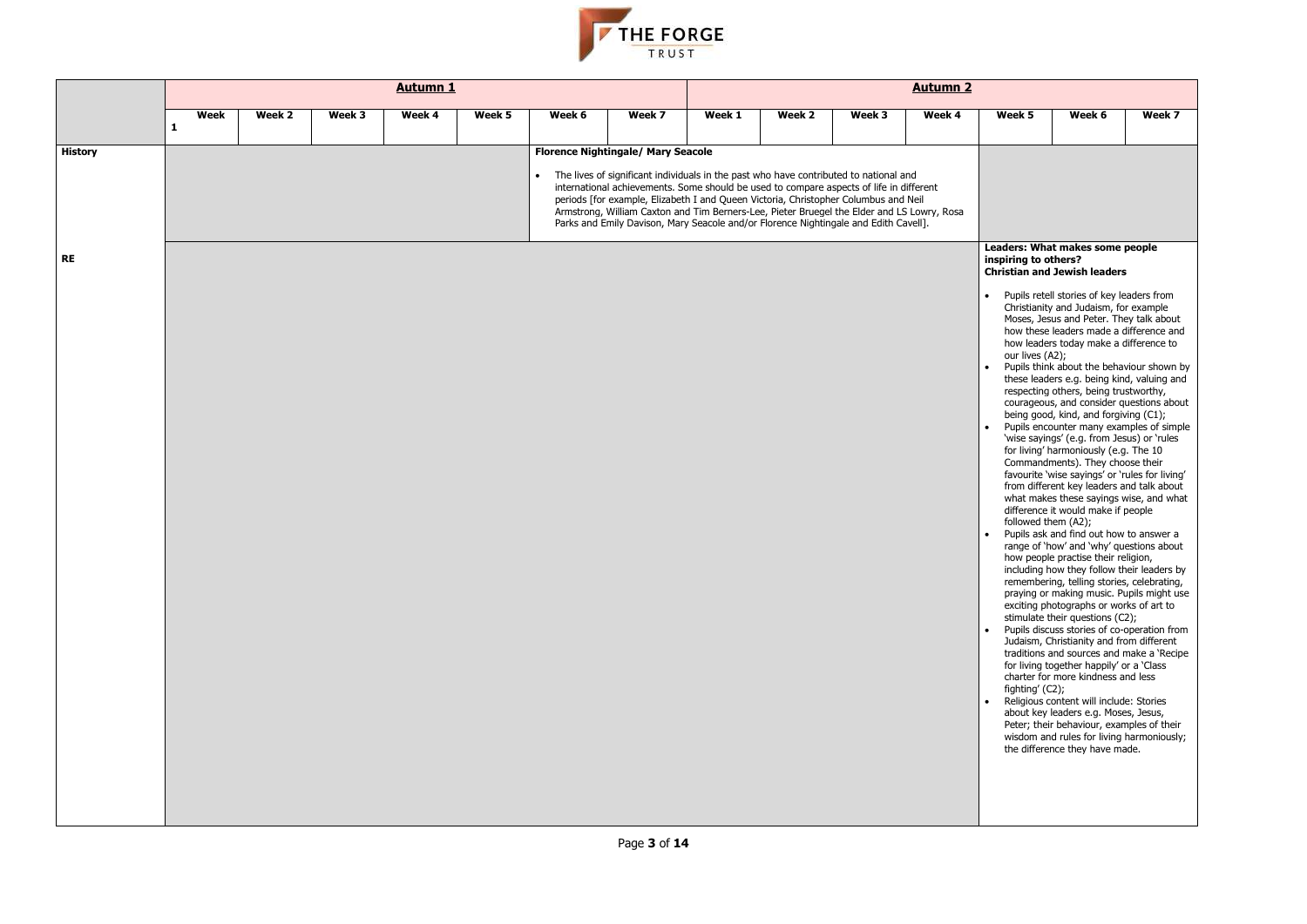- 
- 
- 
- 



|                  |                                                                                                          |                                                                                                                                                                                                                                                                                 |                                                                                                                                                                                                                                                                                                                                                                                                                                                                                                                                                                                                                                                                                                                                                                                                             | <b>Autumn 1</b>                      |                                   |                                                                                                                |                                                                                                                       |                                       |                                          |                                                                                                                                                                                                                                                                                            | <b>Autumn 2</b> |                                                                                                                                                                                                                                                                                                                    |                                                                                                                                                                                                                                                                              |        |
|------------------|----------------------------------------------------------------------------------------------------------|---------------------------------------------------------------------------------------------------------------------------------------------------------------------------------------------------------------------------------------------------------------------------------|-------------------------------------------------------------------------------------------------------------------------------------------------------------------------------------------------------------------------------------------------------------------------------------------------------------------------------------------------------------------------------------------------------------------------------------------------------------------------------------------------------------------------------------------------------------------------------------------------------------------------------------------------------------------------------------------------------------------------------------------------------------------------------------------------------------|--------------------------------------|-----------------------------------|----------------------------------------------------------------------------------------------------------------|-----------------------------------------------------------------------------------------------------------------------|---------------------------------------|------------------------------------------|--------------------------------------------------------------------------------------------------------------------------------------------------------------------------------------------------------------------------------------------------------------------------------------------|-----------------|--------------------------------------------------------------------------------------------------------------------------------------------------------------------------------------------------------------------------------------------------------------------------------------------------------------------|------------------------------------------------------------------------------------------------------------------------------------------------------------------------------------------------------------------------------------------------------------------------------|--------|
|                  | Week<br>1                                                                                                | Week 2                                                                                                                                                                                                                                                                          | Week 3                                                                                                                                                                                                                                                                                                                                                                                                                                                                                                                                                                                                                                                                                                                                                                                                      | Week 4                               | Week 5                            | Week 6                                                                                                         | Week 7                                                                                                                | Week 1                                | Week 2                                   | Week 3                                                                                                                                                                                                                                                                                     | Week 4          | Week 5                                                                                                                                                                                                                                                                                                             | Week 6                                                                                                                                                                                                                                                                       | Week 7 |
| Geography        | key stage;                                                                                               | construct basic symbols in a key;<br>surrounding environment.                                                                                                                                                                                                                   | <b>Comparing Kingston (Jamaica) with Kirkby</b><br>Name and locate the world's seven continents and five oceans;<br>Use world maps, atlases and globes to identify the United Kingdom and its<br>countries, as well as the countries, continents and oceans studied at this<br>Use simple compass directions (North, South, East and West) and locational<br>and directional language [for example, near and far; left and right], to<br>describe the location of features and routes on a map;<br>Use aerial photographs and plan perspectives to recognise landmarks and<br>basic human and physical features; devise a simple map; and use and<br>Use simple fieldwork and observational skills to study the geography of<br>their school and its grounds and the key human and physical features of its |                                      |                                   |                                                                                                                |                                                                                                                       |                                       |                                          |                                                                                                                                                                                                                                                                                            |                 |                                                                                                                                                                                                                                                                                                                    |                                                                                                                                                                                                                                                                              |        |
| <b>Computing</b> |                                                                                                          |                                                                                                                                                                                                                                                                                 |                                                                                                                                                                                                                                                                                                                                                                                                                                                                                                                                                                                                                                                                                                                                                                                                             | 2.1 Coding<br>$\bullet$<br>programs. | Create and debug simple programs; | by following precise and unambiguous instructions;<br>Use logical reasoning to predict the behaviour of simple | Understand what algorithms are; how they are implemented<br>as programs on digital devices; and that programs execute | 2.2 Online Safety<br>2.3 Spreadsheets | manipulate and retrieve digital content. | Use technology safely and respectfully, keeping personal<br>information private; identify where to go for help and<br>support when they have concerns about content or<br>contact on the internet or other online technologies.<br>Use technology purposefully to create, organise, store, |                 |                                                                                                                                                                                                                                                                                                                    |                                                                                                                                                                                                                                                                              |        |
| Music            | <b>Travel</b><br>Musical Focus: Performance<br>park" music.<br>rhymes;<br>musically;<br>music;<br>music. | The children learn a Tanzanian game song and<br>accompany a travelling song using voices and<br>instruments. They listen to an orchestral piece<br>and improvise their own descriptive "theme<br>by singing songs and speaking chants and<br>Play tuned and untuned instruments | Use their voices expressively and creatively<br>Listen with concentration and understanding<br>to a range of high-quality live and recorded<br>Experiment with, create, select and combine<br>sounds using the inter-related dimensions of                                                                                                                                                                                                                                                                                                                                                                                                                                                                                                                                                                  |                                      |                                   |                                                                                                                |                                                                                                                       |                                       |                                          |                                                                                                                                                                                                                                                                                            |                 | <b>Our Bodies</b><br>Musical Focus: Beat<br>The children develop a sense of steady beat<br>through using their own bodies. They respond<br>to music and play rhythm patterns on body<br>percussion and instruments.<br>• Use their voices expressively and creatively<br>rhymes;<br>musically;<br>music;<br>music. | by singing songs and speaking chants and<br>Play tuned and untuned instruments<br>Listen with concentration and understanding<br>to a range of high-quality live and recorded<br>Experiment with, create, select and combine<br>sounds using the inter-related dimensions of |        |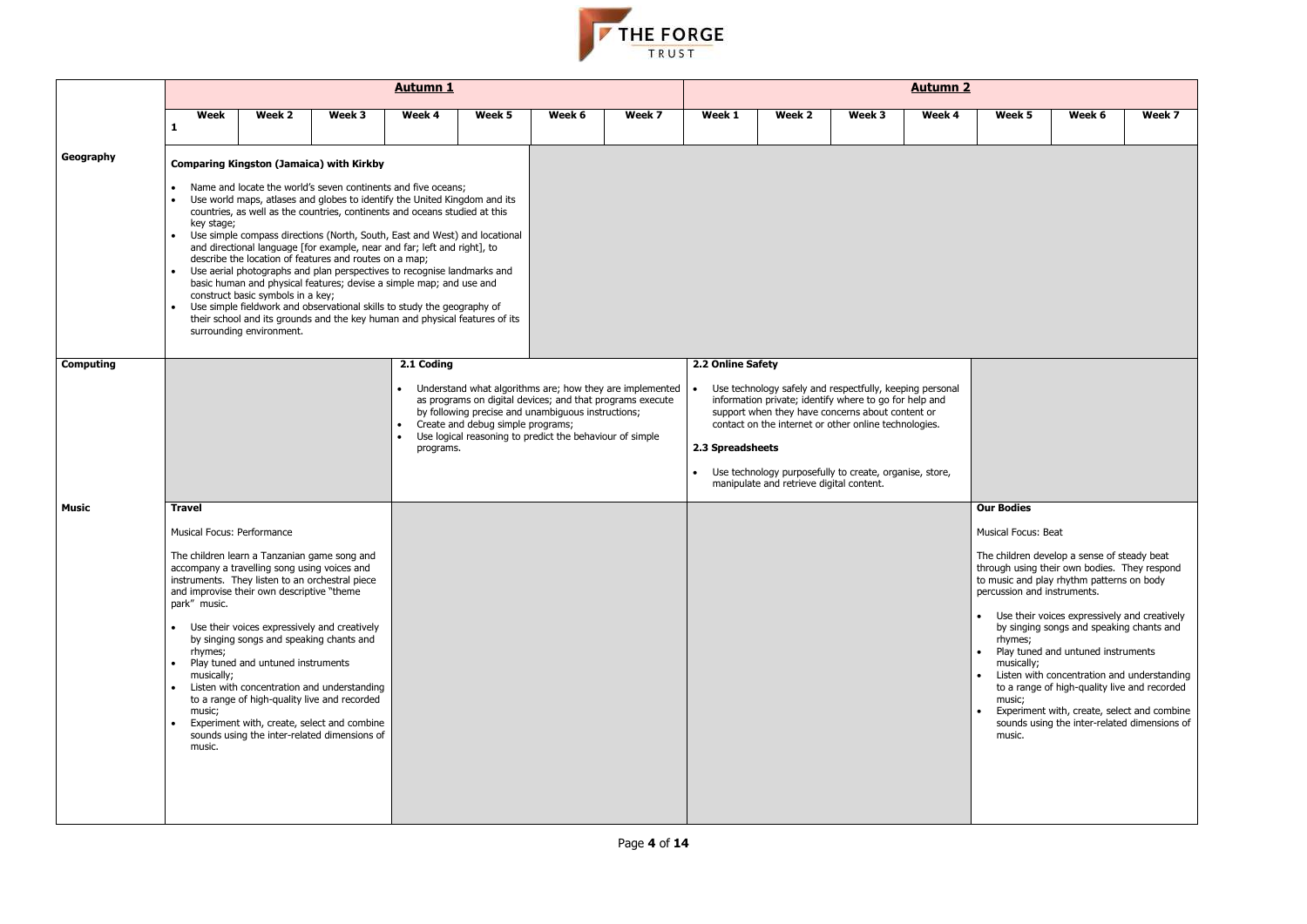

|           |        |        |        | <b>Autumn 1</b> |        |        |        |                                                                                                                                                                                                                                                                                                                                                                                                                                                                                                                                                                                                                                                                                                                                                                                                                     |        |        | <b>Autumn 2</b> |        |        |        |
|-----------|--------|--------|--------|-----------------|--------|--------|--------|---------------------------------------------------------------------------------------------------------------------------------------------------------------------------------------------------------------------------------------------------------------------------------------------------------------------------------------------------------------------------------------------------------------------------------------------------------------------------------------------------------------------------------------------------------------------------------------------------------------------------------------------------------------------------------------------------------------------------------------------------------------------------------------------------------------------|--------|--------|-----------------|--------|--------|--------|
|           | Week 1 | Week 2 | Week 3 | Week 4          | Week 5 | Week 6 | Week 7 | Week 1                                                                                                                                                                                                                                                                                                                                                                                                                                                                                                                                                                                                                                                                                                                                                                                                              | Week 2 | Week 3 | Week 4          | Week 5 | Week 6 | Week 7 |
|           |        |        |        |                 |        |        |        |                                                                                                                                                                                                                                                                                                                                                                                                                                                                                                                                                                                                                                                                                                                                                                                                                     |        |        |                 |        |        |        |
| <b>DT</b> |        |        |        |                 |        |        |        | <b>Nutrition</b><br><b>Design</b><br>• Design purposeful, functional, appealing products for<br>themselves and other users based on design criteria;<br>Generate, develop, model and communicate their ideas<br>through talking, drawing, templates, mock-ups and, where<br>appropriate, information and communication technology<br><b>Make</b><br>• Select from and use a range of tools and equipment to<br>perform practical tasks [for example, cutting, shaping, joining<br>and finishing];<br>Select from and use a wide range of materials and<br>components, including construction materials, textiles and<br>ingredients, according to their characteristics;<br><b>Evaluate</b><br>• Explore and evaluate a range of existing products;<br>• Evaluate their ideas and products against design criteria. |        |        |                 |        |        |        |
|           |        |        |        |                 |        |        |        | <b>Nutrition</b><br>• Use the basic principles of a healthy and varied diet to<br>prepare dishes;                                                                                                                                                                                                                                                                                                                                                                                                                                                                                                                                                                                                                                                                                                                   |        |        |                 |        |        |        |
|           |        |        |        |                 |        |        |        | • Understand where food comes from.                                                                                                                                                                                                                                                                                                                                                                                                                                                                                                                                                                                                                                                                                                                                                                                 |        |        |                 |        |        |        |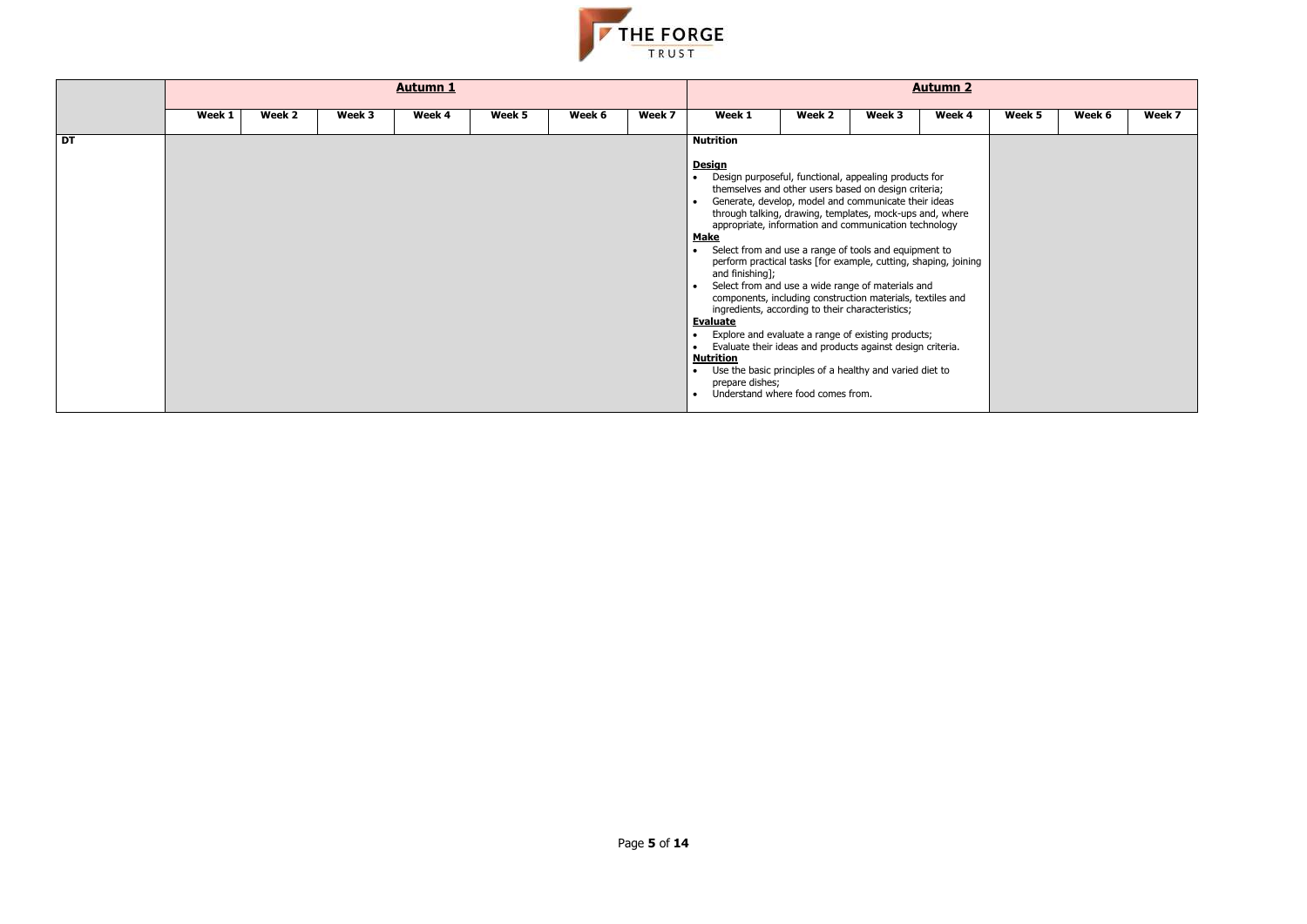

|                                                 |                                                                                                                                                                  |        |                                                                                                                                                                                                                                                                                     | <b>Spring 1</b> |                                                                                                                                                                                                                                                                                                                                                                                 |                                                                                                                                   |                                    |                                                                            |                                                                                                                                                                                                                                                                                                         | <b>Spring 2</b>                                                                                                                                                                                                                                                                                                                                                                                                                                                                                                                                                                                                                                                                                                      |                                                                                                       |                                                                                                                                                                                                                                                                             |
|-------------------------------------------------|------------------------------------------------------------------------------------------------------------------------------------------------------------------|--------|-------------------------------------------------------------------------------------------------------------------------------------------------------------------------------------------------------------------------------------------------------------------------------------|-----------------|---------------------------------------------------------------------------------------------------------------------------------------------------------------------------------------------------------------------------------------------------------------------------------------------------------------------------------------------------------------------------------|-----------------------------------------------------------------------------------------------------------------------------------|------------------------------------|----------------------------------------------------------------------------|---------------------------------------------------------------------------------------------------------------------------------------------------------------------------------------------------------------------------------------------------------------------------------------------------------|----------------------------------------------------------------------------------------------------------------------------------------------------------------------------------------------------------------------------------------------------------------------------------------------------------------------------------------------------------------------------------------------------------------------------------------------------------------------------------------------------------------------------------------------------------------------------------------------------------------------------------------------------------------------------------------------------------------------|-------------------------------------------------------------------------------------------------------|-----------------------------------------------------------------------------------------------------------------------------------------------------------------------------------------------------------------------------------------------------------------------------|
|                                                 | Week 1                                                                                                                                                           | Week 2 | Week 3                                                                                                                                                                                                                                                                              | Week 4          | Week 5                                                                                                                                                                                                                                                                                                                                                                          | Week 6                                                                                                                            | Week 1                             | Week 2                                                                     | Week 3                                                                                                                                                                                                                                                                                                  | Week 4                                                                                                                                                                                                                                                                                                                                                                                                                                                                                                                                                                                                                                                                                                               | Week 5                                                                                                | Week 6                                                                                                                                                                                                                                                                      |
| <b>Curriculum Drivers/</b><br><b>Enrichment</b> | Visit Newark Air Museum (or suitable local option)<br>Link to own experiences when designing and making.<br>Christianity. All humans as part of the same family. |        |                                                                                                                                                                                                                                                                                     |                 | Aspiration: The Wright Brothers and the qualities needed to succeed, perseverance overcoming set-backs and failures.<br>Cultural Diversity: Learning about other cultures (Jewish beliefs and practices linked to creation/ stories in common with                                                                                                                              |                                                                                                                                   |                                    | how did they learn to care for animals etc.?                               | can we help a new pupil who doesn't speak our language to belong?                                                                                                                                                                                                                                       | Visitor from White Post Farm (introduction to a range of animals as a stimulus for learning about habitats)<br>Aspiration: Visitor to visit classes afterwards and children to interview about role, what does the person do for their job?<br>Visit to a local place of worship or visitor into school (baptism and discussions of belonging).<br>Cultural Diversity: We all need to belong. In what ways do we already belong? School? Family? Clubs? Teams? How                                                                                                                                                                                                                                                   |                                                                                                       |                                                                                                                                                                                                                                                                             |
| PE                                              | <b>REAL PE - Unit 3 Cognitive</b>                                                                                                                                |        |                                                                                                                                                                                                                                                                                     |                 |                                                                                                                                                                                                                                                                                                                                                                                 |                                                                                                                                   | <b>REAL PE - Unit 4 - Creative</b> |                                                                            |                                                                                                                                                                                                                                                                                                         |                                                                                                                                                                                                                                                                                                                                                                                                                                                                                                                                                                                                                                                                                                                      |                                                                                                       |                                                                                                                                                                                                                                                                             |
|                                                 | areas for improvement u                                                                                                                                          |        |                                                                                                                                                                                                                                                                                     |                 |                                                                                                                                                                                                                                                                                                                                                                                 | I I can understand the simple tactics of attacking and defending. I can explain what I am doing well and I have begun to identify |                                    |                                                                            | recognise similarities and differences in movements and expression u                                                                                                                                                                                                                                    | I I can make up my own rules and versions of activities. I can respond differently to a variety of tasks or music and I can                                                                                                                                                                                                                                                                                                                                                                                                                                                                                                                                                                                          |                                                                                                       |                                                                                                                                                                                                                                                                             |
|                                                 | <b>TILL</b>                                                                                                                                                      |        | and I can explain why someone is working or performing well n                                                                                                                                                                                                                       |                 | I I can begin to order instructions, movements and skills. With help I can recognise similarities and differences in performance                                                                                                                                                                                                                                                |                                                                                                                                   | theme n                            |                                                                            |                                                                                                                                                                                                                                                                                                         | I I can begin to compare my movements and skills with those of others. I can select and link movements together to fit a                                                                                                                                                                                                                                                                                                                                                                                                                                                                                                                                                                                             |                                                                                                       |                                                                                                                                                                                                                                                                             |
|                                                 |                                                                                                                                                                  |        | I I can understand and follow simple rules and can name some things I am good at s                                                                                                                                                                                                  |                 |                                                                                                                                                                                                                                                                                                                                                                                 |                                                                                                                                   |                                    | I can explore and describe different movements s                           |                                                                                                                                                                                                                                                                                                         |                                                                                                                                                                                                                                                                                                                                                                                                                                                                                                                                                                                                                                                                                                                      |                                                                                                       |                                                                                                                                                                                                                                                                             |
| <b>Science</b>                                  | <b>Uses of Materials</b><br>uses;<br>twisting and stretching.                                                                                                    |        | Identify and compare the suitability of a variety of<br>everyday materials, including wood, metal, plastic,<br>glass, brick, rock, paper and cardboard for particular<br>Find out how the shapes of solid objects made from<br>some materials can be changed by squashing, bending, |                 | <b>Working Scientifically</b><br>Asking simple questions and recognising that they<br>can be answered in different ways;<br>Observing closely, using simple equipment;<br>Performing simple tests;<br>Identifying and classifying;<br>Using their observations and ideas to suggest<br>answers to questions;<br>Gathering and recording data to help in answering<br>questions. |                                                                                                                                   | micro-habitats;<br>food.           | Living things and their habitats<br>and things that have never been alive; | Explore and compare the differences between things that are living, dead,<br>Identify that most living things live in habitats to which they are suited and<br>of animals and plants, and how they depend on each other;<br>the idea of a simple food chain, and identify and name different sources of | describe how different habitats provide for the basic needs of different kinds<br>• Identify and name a variety of plants and animals in their habitats, including<br>Describe how animals obtain their food from plants and other animals, using                                                                                                                                                                                                                                                                                                                                                                                                                                                                    | answered in different ways;<br>equipment;<br>Performing simple tests;<br>Identifying and classifying; | <b>Working Scientifically</b><br>Asking simple questions and<br>recognising that they can be<br>Observing closely, using simple<br>Using their observations and ideas<br>to suggest answers to questions<br>Gathering and recording data to<br>help in answering questions. |
| Art                                             |                                                                                                                                                                  |        |                                                                                                                                                                                                                                                                                     |                 |                                                                                                                                                                                                                                                                                                                                                                                 |                                                                                                                                   |                                    |                                                                            | To use a range of materials creatively to design and make products;                                                                                                                                                                                                                                     | Clay animals/ habitats (decide on an animal to focus on and begin with observational drawings, leading to plans and<br>then begin to experiment and work with clay towards a finished high quality product.<br>• Produce creative work, exploring their ideas and recording their experiences;<br>Become proficient in drawing, painting, sculpture and other art, craft and design techniques;<br>Evaluate and analyse creative works using the language of art, craft and design;<br>To use drawing, painting and sculpture to develop and share their ideas, experiences and imagination;<br>To develop a wide range of art and design techniques in using colour, pattern, texture, line, shape, form and space. |                                                                                                       |                                                                                                                                                                                                                                                                             |

| <u>ng 2</u>                                                                                                                              |                                                                                                                                                                                                                                       |                                                                                                                                             |
|------------------------------------------------------------------------------------------------------------------------------------------|---------------------------------------------------------------------------------------------------------------------------------------------------------------------------------------------------------------------------------------|---------------------------------------------------------------------------------------------------------------------------------------------|
| Week 4                                                                                                                                   | Week <sub>5</sub>                                                                                                                                                                                                                     | Week 6                                                                                                                                      |
|                                                                                                                                          | als as a stimulus for learning about habitats)<br>interview about role, what does the person do for their job?                                                                                                                        |                                                                                                                                             |
| and discussions of belonging).<br>elong?                                                                                                 | we already belong? School? Family? Clubs? Teams? How                                                                                                                                                                                  |                                                                                                                                             |
| ession u                                                                                                                                 | respond differently to a variety of tasks or music and I can<br>of others. I can select and link movements together to fit a                                                                                                          |                                                                                                                                             |
| are living, dead,<br>ey are suited and<br>s of different kinds<br>er;<br>habitats, including<br>ther animals, using<br>ferent sources of | <b>Working Scientifically</b><br>Asking simple questions and<br>recognising that they can be<br>answered in different ways;<br>equipment;<br>Performing simple tests;<br>Identifying and classifying;<br>help in answering questions. | Observing closely, using simple<br>Using their observations and ideas<br>to suggest answers to questions<br>Gathering and recording data to |
| d high quality product.<br>their experiences;<br>er art, craft and design techniques;<br>f art, craft and design;<br>products;           | d begin with observational drawings, leading to plans and<br>are their ideas, experiences and imagination;<br>using colour, pattern, texture, line, shape, form and space.                                                            |                                                                                                                                             |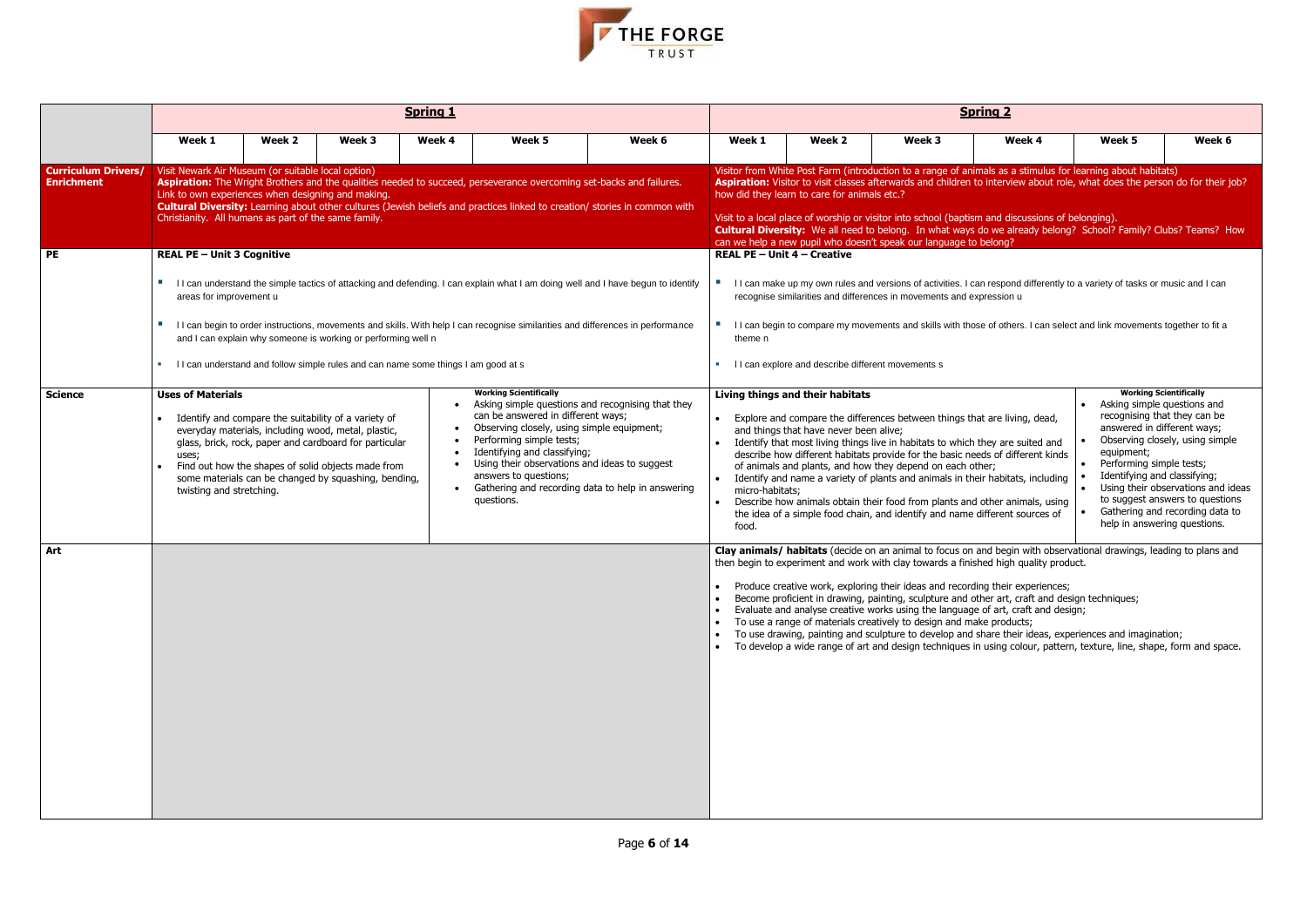

|                |                                                                                                                                                                                                                                                                                                                                                                                                                                                                                                                                                                                                     |                                                                                                                                                            | <b>Spring 1</b>                                                                                                                                                                                                                                                                                                                                                                                                                                                     |                                                                      |                                                                                                                                                                                                                                                                                                                                                                                                                                                                                                                                                                                                                                                                                                                                                                                                                                                                                                                                                                                                                                                                                                                                                                                                                                                  |        |        |        | <b>Spring 2</b> |        |                                                                                                                                                                                                                                                                                                                                                                                                                                                                                                                                                                                                                                                                                                                                                                                                                                                                                                                                                                                                                                                                                                                     |        |
|----------------|-----------------------------------------------------------------------------------------------------------------------------------------------------------------------------------------------------------------------------------------------------------------------------------------------------------------------------------------------------------------------------------------------------------------------------------------------------------------------------------------------------------------------------------------------------------------------------------------------------|------------------------------------------------------------------------------------------------------------------------------------------------------------|---------------------------------------------------------------------------------------------------------------------------------------------------------------------------------------------------------------------------------------------------------------------------------------------------------------------------------------------------------------------------------------------------------------------------------------------------------------------|----------------------------------------------------------------------|--------------------------------------------------------------------------------------------------------------------------------------------------------------------------------------------------------------------------------------------------------------------------------------------------------------------------------------------------------------------------------------------------------------------------------------------------------------------------------------------------------------------------------------------------------------------------------------------------------------------------------------------------------------------------------------------------------------------------------------------------------------------------------------------------------------------------------------------------------------------------------------------------------------------------------------------------------------------------------------------------------------------------------------------------------------------------------------------------------------------------------------------------------------------------------------------------------------------------------------------------|--------|--------|--------|-----------------|--------|---------------------------------------------------------------------------------------------------------------------------------------------------------------------------------------------------------------------------------------------------------------------------------------------------------------------------------------------------------------------------------------------------------------------------------------------------------------------------------------------------------------------------------------------------------------------------------------------------------------------------------------------------------------------------------------------------------------------------------------------------------------------------------------------------------------------------------------------------------------------------------------------------------------------------------------------------------------------------------------------------------------------------------------------------------------------------------------------------------------------|--------|
|                | Week 1                                                                                                                                                                                                                                                                                                                                                                                                                                                                                                                                                                                              | Week 2                                                                                                                                                     | Week 3                                                                                                                                                                                                                                                                                                                                                                                                                                                              | Week 4                                                               | Week 5                                                                                                                                                                                                                                                                                                                                                                                                                                                                                                                                                                                                                                                                                                                                                                                                                                                                                                                                                                                                                                                                                                                                                                                                                                           | Week 6 | Week 1 | Week 2 | Week 3          | Week 4 | Week 5                                                                                                                                                                                                                                                                                                                                                                                                                                                                                                                                                                                                                                                                                                                                                                                                                                                                                                                                                                                                                                                                                                              | Week 6 |
| DT             | <b>Flying and gliding</b><br>$\bullet$<br><u>Design</u><br>• Generate, develop, model and communicate their ideas through talking, drawing, templates, mock-ups and, where<br><b>Make</b><br>• Select from and use a range of tools and equipment to perform practical tasks [for example, cutting, shaping, joining<br>and finishing];<br>• Select from and use a wide range of materials and components, including construction materials, textiles and<br><b>Evaluate</b><br><b>Technical knowledge</b><br>. Build structures, exploring how they can be made stronger, stiffer and more stable. | ingredients, according to their characteristics.<br>Explore and evaluate a range of existing products;                                                     | Design, make and evaluate a <i>paper plane</i> that will sustain flight/ travel the furthest (challenge: how long);<br>Design, make and evaluate a parachute and protection that will protect an egg when dropped from height.<br>Design purposeful, functional, appealing products for themselves and other users based on design criteria<br>appropriate, information and communication technology.<br>Evaluate their ideas and products against design criteria. |                                                                      |                                                                                                                                                                                                                                                                                                                                                                                                                                                                                                                                                                                                                                                                                                                                                                                                                                                                                                                                                                                                                                                                                                                                                                                                                                                  |        |        |        |                 |        |                                                                                                                                                                                                                                                                                                                                                                                                                                                                                                                                                                                                                                                                                                                                                                                                                                                                                                                                                                                                                                                                                                                     |        |
| <b>History</b> | The First Flight                                                                                                                                                                                                                                                                                                                                                                                                                                                                                                                                                                                    | Events beyond living memory that are significant<br>nationally or globally [for example, the Great Fire of<br>London, the first aeroplane flight or events |                                                                                                                                                                                                                                                                                                                                                                                                                                                                     |                                                                      |                                                                                                                                                                                                                                                                                                                                                                                                                                                                                                                                                                                                                                                                                                                                                                                                                                                                                                                                                                                                                                                                                                                                                                                                                                                  |        |        |        |                 |        |                                                                                                                                                                                                                                                                                                                                                                                                                                                                                                                                                                                                                                                                                                                                                                                                                                                                                                                                                                                                                                                                                                                     |        |
| <b>RE</b>      |                                                                                                                                                                                                                                                                                                                                                                                                                                                                                                                                                                                                     | commemorated through festivals or anniversaries].                                                                                                          |                                                                                                                                                                                                                                                                                                                                                                                                                                                                     | different viewpoints (C1);<br>the link between creation and Shabbat. | Believing: What do Jewish people believe about God,<br>creation, humanity, and the natural world?<br>Pupils explore how different people, including Jewish<br>people, have expressed their ideas about God and think<br>and talk about their own ideas about God, linking to<br>enquiry methods from Philosophy for Children (C3);<br>Pupils could work individually using images and / or<br>symbols to express their views about God or in groups,<br>using art, music and poetry to express creatively<br>Pupils retell the Jewish story of creation, considering<br>ways in which people care for the earth and making<br>links with the Environment and Science (C3);<br>Pupils explore the ways of belonging and beliefs of<br>Jewish people, for example through the Jewish<br>celebration of Shabbat, noticing links to the creation<br>story through the 7th day of rest (A1);<br>• Linking to English, pupils use key words (e.g. holy,<br>sacred, scripture, festival, symbol,) to present ideas or<br>write about the Jewish religion (B3).<br>Religious content will include: Children's ideas about God;<br>Jewish peoples' ideas about God and the story of creation.<br>The importance of Shabbat, a way of belonging, including |        |        |        |                 |        | What is it like to belong to the<br><b>Christian religion?</b><br>• Linking to PSHE, pupils make lists of<br>the different groups to which they<br>belong, e.g. in school, in the<br>community, and consider the ways<br>these contribute to human happiness.<br>Why does belonging matter, and how<br>can we be good members of different<br>groups? $(B1)$ ;<br>• Pupils express creatively (e.g. in art,<br>poetry or drama) their own ideas about<br>the questions: Who am I? Where do I<br>belong? (B2);<br>• Pupils explore ways in which<br>Christians belong, for example,<br>Christenings and Believers' Baptisms,<br>showing why these are important to<br>some Christians and relating them to<br>Jesus' Baptism (A1);<br>Linking to English and PSHE pupils<br>could play some collaborative games,<br>and talk about how the games put the<br>teaching of the 'Golden Rule' into action<br>(C2). Religious content will include:<br>Belonging in a family, school and<br>community. Ways of belonging in<br>Christianity e.g. Christenings and<br>Believers' Baptisms. Jesus' Baptism,<br>Golden Rule. |        |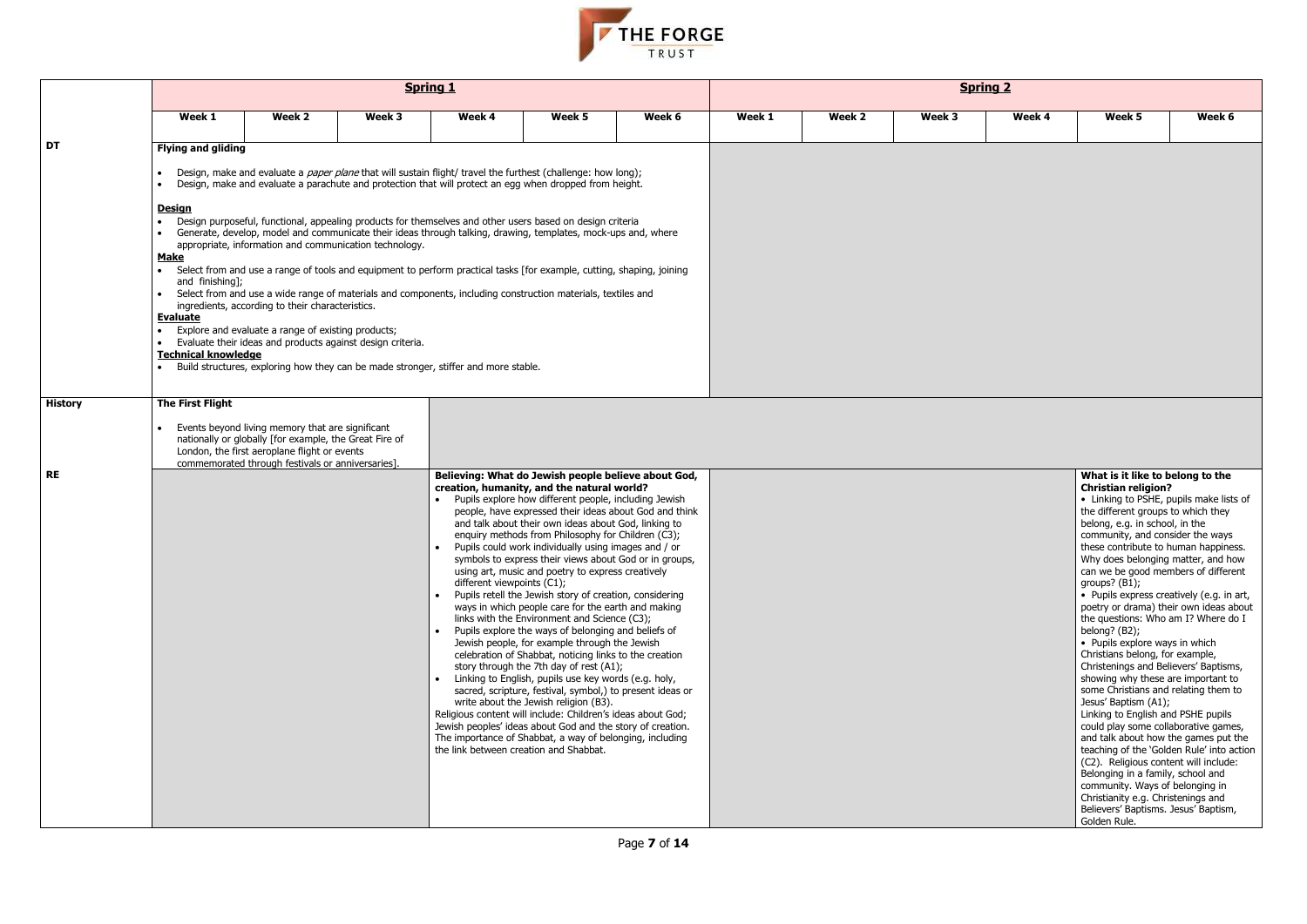- 
- 



|                  |                                                                                                                                                                                                                                                    |                                                                                                                                                                                                                                                                                                     | <b>Spring 1</b>                                        |                 |                                                                                                     |        |                                                                                               |                                                                                                                                                                                                                                                                                                                                                                                                                                                                                                                                                                                                                                                                                                                       |        | <b>Spring 2</b>                           |                                                                                                                                                         |        |
|------------------|----------------------------------------------------------------------------------------------------------------------------------------------------------------------------------------------------------------------------------------------------|-----------------------------------------------------------------------------------------------------------------------------------------------------------------------------------------------------------------------------------------------------------------------------------------------------|--------------------------------------------------------|-----------------|-----------------------------------------------------------------------------------------------------|--------|-----------------------------------------------------------------------------------------------|-----------------------------------------------------------------------------------------------------------------------------------------------------------------------------------------------------------------------------------------------------------------------------------------------------------------------------------------------------------------------------------------------------------------------------------------------------------------------------------------------------------------------------------------------------------------------------------------------------------------------------------------------------------------------------------------------------------------------|--------|-------------------------------------------|---------------------------------------------------------------------------------------------------------------------------------------------------------|--------|
|                  | Week 1                                                                                                                                                                                                                                             | Week 2                                                                                                                                                                                                                                                                                              | Week 3                                                 | Week 4          | Week 5                                                                                              | Week 6 | Week 1                                                                                        | Week 2                                                                                                                                                                                                                                                                                                                                                                                                                                                                                                                                                                                                                                                                                                                | Week 3 | Week 4                                    | Week 5                                                                                                                                                  | Week 6 |
| Geography        |                                                                                                                                                                                                                                                    |                                                                                                                                                                                                                                                                                                     |                                                        |                 |                                                                                                     |        | <b>Animals Around the World</b><br>Recap:<br>$\bullet$<br>stage;                              | Investigate the location of hot and cold areas of the world in relation to the<br>Equator and the North and South Poles;<br>• Use basic geographical vocabulary to refer to:<br>key physical features, including: beach, cliff, coast, forest, hill, mountain,<br>sea, ocean, river, soil, valley, vegetation, season and weather.<br>Use world maps, atlases and globes to identify the United Kingdom and its<br>countries, as well as the countries, continents and oceans studied at this key<br>Use simple compass directions (North, South, East and West) and locational<br>and directional language [for example, near and far; left and right], to<br>describe the location of features and routes on a map. |        |                                           |                                                                                                                                                         |        |
| <b>Computing</b> |                                                                                                                                                                                                                                                    |                                                                                                                                                                                                                                                                                                     |                                                        | 2.4 Questioning | Use technology purposefully to create, organise, store,<br>manipulate and retrieve digital content. |        |                                                                                               |                                                                                                                                                                                                                                                                                                                                                                                                                                                                                                                                                                                                                                                                                                                       |        | 2.5 Effective Searching<br>beyond school. | • Use technology purposefully to create, organise, store,<br>manipulate and retrieve digital content<br>Recognise common uses of information technology |        |
| Music            | <b>Number</b><br><b>Musical Focus: Beat</b><br>The children explore steady rhythm patterns. They play<br>beats and patterns from Renaissance Italy to West Africa<br>and create their own body percussion, voices and<br>instruments.<br>$\bullet$ | Use their voices expressively and creatively by singing<br>songs and speaking chants and rhymes;<br>Play tuned and untuned instruments musically;<br>of high-quality live and recorded music;<br>Experiment with, create, select and combine sounds<br>using the inter-related dimensions of music. | Listen with concentration and understanding to a range |                 |                                                                                                     |        | <b>Animals</b><br><b>Musical Focus: Pitch</b><br>tuned instruments.<br>$\bullet$<br>$\bullet$ | The children link animal movements with pitch movement<br>to help develop understanding and recognition of changing<br>pitch. They interpret pitch line notation using voices and<br>• Use their voices expressively and creatively by singing<br>songs and speaking chants and rhymes;<br>Play tuned and untuned instruments musically;<br>• Listen with concentration and understanding to a<br>range of high-quality live and recorded music;<br>Experiment with, create, select and combine sounds<br>using the inter-related dimensions of music.                                                                                                                                                                |        |                                           |                                                                                                                                                         |        |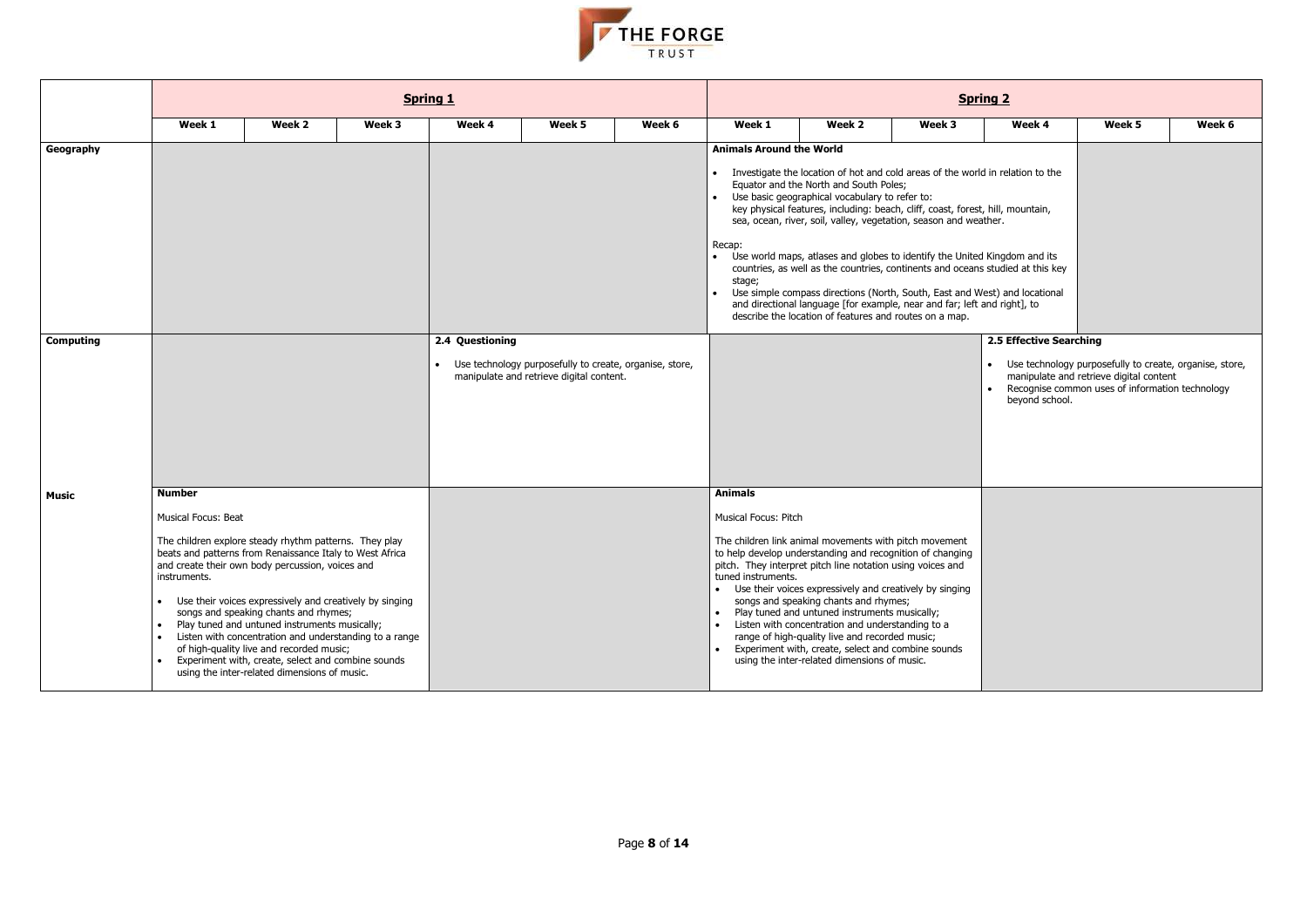

|                                      |                                                              |                                                                                                      | <b>Summer 1</b>                                                                                                                                                                                                                                                                                                                                                                                                                            |        |        |                                                                                                                  |                                                                                                                                                                                                                                                                                                                                                                                                                                                                                                                                                                                                                                                                                                                                                                                                                                                                                                                                                    |                                      | <b>Summer 2</b>                                                                   |                                                                                                                                                  |                                                                                                                                                                                                                                                                                                                                                                                                                                                                                                                                                                                                                                                                                                    |                                                                                                                                                                                                                                                                                                                        |
|--------------------------------------|--------------------------------------------------------------|------------------------------------------------------------------------------------------------------|--------------------------------------------------------------------------------------------------------------------------------------------------------------------------------------------------------------------------------------------------------------------------------------------------------------------------------------------------------------------------------------------------------------------------------------------|--------|--------|------------------------------------------------------------------------------------------------------------------|----------------------------------------------------------------------------------------------------------------------------------------------------------------------------------------------------------------------------------------------------------------------------------------------------------------------------------------------------------------------------------------------------------------------------------------------------------------------------------------------------------------------------------------------------------------------------------------------------------------------------------------------------------------------------------------------------------------------------------------------------------------------------------------------------------------------------------------------------------------------------------------------------------------------------------------------------|--------------------------------------|-----------------------------------------------------------------------------------|--------------------------------------------------------------------------------------------------------------------------------------------------|----------------------------------------------------------------------------------------------------------------------------------------------------------------------------------------------------------------------------------------------------------------------------------------------------------------------------------------------------------------------------------------------------------------------------------------------------------------------------------------------------------------------------------------------------------------------------------------------------------------------------------------------------------------------------------------------------|------------------------------------------------------------------------------------------------------------------------------------------------------------------------------------------------------------------------------------------------------------------------------------------------------------------------|
|                                      | Week 1                                                       | Week 2                                                                                               | Week 3                                                                                                                                                                                                                                                                                                                                                                                                                                     | Week 4 | Week 5 | Week 1                                                                                                           | Week 2                                                                                                                                                                                                                                                                                                                                                                                                                                                                                                                                                                                                                                                                                                                                                                                                                                                                                                                                             | Week 3                               | Week 4                                                                            | Week 5                                                                                                                                           | Week 6                                                                                                                                                                                                                                                                                                                                                                                                                                                                                                                                                                                                                                                                                             | Week 7                                                                                                                                                                                                                                                                                                                 |
| <b>Curriculum</b><br><b>Drivers/</b> | <b>Visit to Wawick Castle</b>                                |                                                                                                      |                                                                                                                                                                                                                                                                                                                                                                                                                                            |        |        |                                                                                                                  | Visit to a synagogue (focus on stories with key characters e.g. Joseph, Jonah, Noah).                                                                                                                                                                                                                                                                                                                                                                                                                                                                                                                                                                                                                                                                                                                                                                                                                                                              |                                      |                                                                                   |                                                                                                                                                  |                                                                                                                                                                                                                                                                                                                                                                                                                                                                                                                                                                                                                                                                                                    |                                                                                                                                                                                                                                                                                                                        |
| <b>Enrichment</b>                    | <b>Aspirations</b>                                           |                                                                                                      | Who is responsible for the upkeep of Newark Castle stone masons, grounds people etc., (input during visit).<br>Cultural Diversity (what was it like to be a Saxon under Norman rule). Links to belonging- how would you feel<br>seeing the castle going up with a drawbridge in your town. You can't go in without permission, and are told what<br>to do (links to Saxon "Moots" debates to decide things and British Values- democracy.) |        |        |                                                                                                                  | <b>Cultural Diversity:</b> visit to a synagogue how can we believe different things and still be friends. Revisit memories and photographs<br>of earlier visit to a Christian place of worship. Shared beliefs and British values (tolerance). Looking at the things we share in<br>common e.g. special things linked to the Torah. Discuss sharing of key stories in Christianity and Judaism.<br>The United Kingdom: (links to cultural diversity- the UK and beyond, where do our families and friends come from as a way of<br>providing context to learning about the human and physical geography of the UK-what is it like there? How far is it from London,<br>Edinburgh, Cardiff, Belfast? Is it in Scotland, Wales, England?                                                                                                                                                                                                             |                                      |                                                                                   |                                                                                                                                                  |                                                                                                                                                                                                                                                                                                                                                                                                                                                                                                                                                                                                                                                                                                    |                                                                                                                                                                                                                                                                                                                        |
| <b>PE</b>                            | REAL PE - Unit 5 - Applying Physical<br>movements together s | a range of skills with good control and consistency u<br>some changes in level, direction or speed n | I I can perform and repeat longer sequences with clear shapes and controlled movement. I can select and apply<br>. I I can perform a range of skills with some control and consistency. I can perform a sequence of movements with<br>I I can perform a single skill or movement with some control. I can perform a small range of skills and link two                                                                                     |        |        | $\bullet$                                                                                                        | REAL PE - Unit 6 - Health and Fitness<br>I I can describe how and why my body feels during and after exercise. I can explain why we need to warm up and cool down u<br>I I can say how my body feels before, during and after exercise. I use equipment appropriately and move and land safely n<br>I I am aware of why exercise is important for good health s                                                                                                                                                                                                                                                                                                                                                                                                                                                                                                                                                                                    |                                      |                                                                                   |                                                                                                                                                  |                                                                                                                                                                                                                                                                                                                                                                                                                                                                                                                                                                                                                                                                                                    |                                                                                                                                                                                                                                                                                                                        |
| <b>Science</b>                       | <b>Plants</b>                                                |                                                                                                      | Observe and describe how seeds and bulbs grow into mature plants;<br>Find out and describe how plants need water, light and a suitable temperature to grow and stay healthy.                                                                                                                                                                                                                                                               |        |        | <b>Working Scientifically</b><br>equipment;<br>questions;                                                        | Asking simple questions and<br>recognising that they can be<br>answered in different ways;<br>Observing closely, using simple<br>Performing simple tests;<br>Identifying and classifying;<br>Using their observations and<br>ideas to suggest answers to<br>Gathering and recording data to<br>help in answering questions.                                                                                                                                                                                                                                                                                                                                                                                                                                                                                                                                                                                                                        | <b>Seasonal Changes</b><br>$\bullet$ | Observe changes across the four seasons;<br>the season and how day length varies. | Observe and describe weather associated with                                                                                                     | Observing closely, using<br>simple equipment;<br>Performing simple tests;<br>questions;<br>to help in answering<br>questions.                                                                                                                                                                                                                                                                                                                                                                                                                                                                                                                                                                      | <b>Working Scientifically</b><br>(possible investigations<br>linked to shadows and light)<br>Asking simple questions and<br>recognising that they can be<br>answered in different ways;<br>Identifying and classifying;<br>Using their observations and<br>ideas to suggest answers to<br>Gathering and recording data |
| Art                                  |                                                              |                                                                                                      |                                                                                                                                                                                                                                                                                                                                                                                                                                            |        |        | (See RE link)<br><u>Aims:</u><br>experiences;<br>and design techniques;<br>and design;<br><b>Subject content</b> | Stain glass Windows illustrating stories from the Old Testament<br>Produce creative work, exploring their ideas and recording their<br>Become proficient in drawing, painting, sculpture and other art, craft<br>Evaluate and analyse creative works using the language of art, craft<br>Know about great artists, craft makers and designers, and understand<br>the historical and cultural development of their art forms.<br>To use a range of materials creatively to design and make products;<br>to use drawing, painting and sculpture to develop and share their ideas,<br>experiences and imagination;<br>To develop a wide range of art and design techniques in using colour,<br>pattern, texture, line, shape, form and space;<br>About the work of a range of artists, craft makers and designers,<br>describing the differences and similarities between different practices<br>and disciplines, and making links to their own work. |                                      |                                                                                   | <b>Shadows and Silhouettes</b><br>Aims:<br>$\bullet$<br>techniques;<br>$\bullet$<br><b>Subject content</b><br>and make products;<br>imagination; | Introduce creative work, exploring their ideas<br>and recording their experiences;<br>Become proficient in drawing, painting,<br>sculpture and other art, craft and design<br>Evaluate and analyse creative works using the<br>language of art, craft and design;<br>• Know about great artists, craft makers and<br>designers, and understand the historical and<br>cultural development of their art forms.<br>• To use a range of materials creatively to design<br>• To use drawing, painting and sculpture to<br>develop and share their ideas, experiences and<br>To develop a wide range of art and design<br>techniques in using colour, pattern, texture,<br>line, shape, form and space. |                                                                                                                                                                                                                                                                                                                        |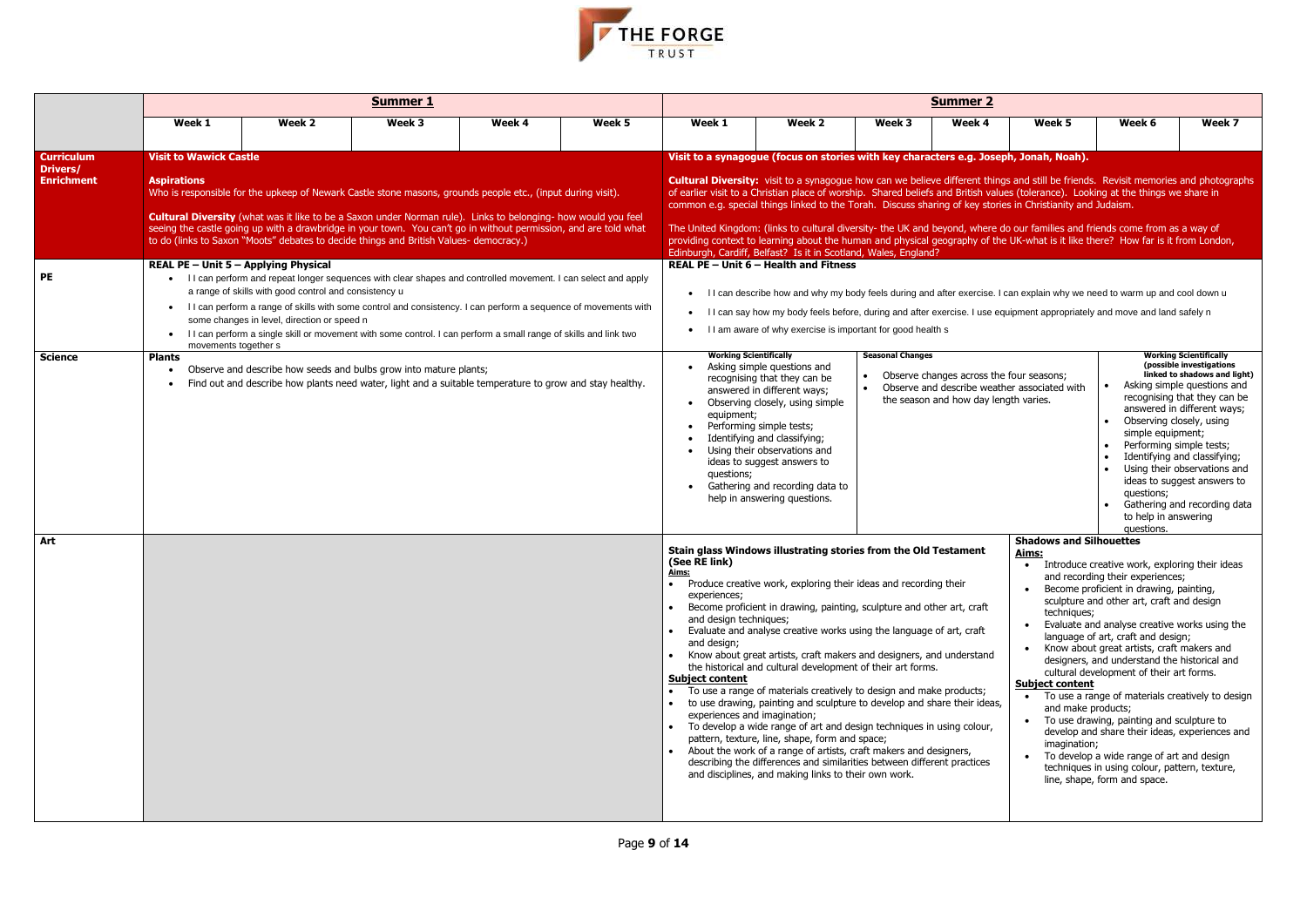

|                                   |                                                                                                                                                                                                                 |                                                                                                                                                                        | <b>Summer 1</b>                                                                                                                                                                                                                                                                                                                                                                                                                                                                                                                                                                                                                                  |        |        |                                                                                                     |                                                                                                         |                                                                                                                                                                                                                                                                                                                                                                                                                                                                                                                                                                                                                                                                                                      | <b>Summer 2</b> |                           |                                                                                                                                                                                 |        |
|-----------------------------------|-----------------------------------------------------------------------------------------------------------------------------------------------------------------------------------------------------------------|------------------------------------------------------------------------------------------------------------------------------------------------------------------------|--------------------------------------------------------------------------------------------------------------------------------------------------------------------------------------------------------------------------------------------------------------------------------------------------------------------------------------------------------------------------------------------------------------------------------------------------------------------------------------------------------------------------------------------------------------------------------------------------------------------------------------------------|--------|--------|-----------------------------------------------------------------------------------------------------|---------------------------------------------------------------------------------------------------------|------------------------------------------------------------------------------------------------------------------------------------------------------------------------------------------------------------------------------------------------------------------------------------------------------------------------------------------------------------------------------------------------------------------------------------------------------------------------------------------------------------------------------------------------------------------------------------------------------------------------------------------------------------------------------------------------------|-----------------|---------------------------|---------------------------------------------------------------------------------------------------------------------------------------------------------------------------------|--------|
| DT<br><b>History</b><br><b>RE</b> | Week 1                                                                                                                                                                                                          | Week 2                                                                                                                                                                 | Week 3                                                                                                                                                                                                                                                                                                                                                                                                                                                                                                                                                                                                                                           | Week 4 | Week 5 | Week 1                                                                                              | Week 2                                                                                                  | Week 3                                                                                                                                                                                                                                                                                                                                                                                                                                                                                                                                                                                                                                                                                               | Week 4          | Week 5                    | Week 6                                                                                                                                                                          | Week 7 |
|                                   | Build a model of a Castle with working drawbridge.                                                                                                                                                              |                                                                                                                                                                        |                                                                                                                                                                                                                                                                                                                                                                                                                                                                                                                                                                                                                                                  |        |        |                                                                                                     |                                                                                                         |                                                                                                                                                                                                                                                                                                                                                                                                                                                                                                                                                                                                                                                                                                      |                 |                           |                                                                                                                                                                                 |        |
|                                   | <u>Design</u><br><b>Make</b><br>$\bullet$<br>joining and finishing];<br>$\bullet$<br><b>Evaluate</b><br>• Evaluate their ideas and products against design criteria.<br><b>Technical knowledge</b><br>$\bullet$ | where appropriate, information and communication technology.<br>ingredients, according to their characteristics.<br>Explore and evaluate a range of existing products; | Design purposeful, functional, appealing products for themselves and other users based on design criteria;<br>Generate, develop, model and communicate their ideas through talking, drawing, templates, mock-ups and,<br>Select from and use a range of tools and equipment to perform practical tasks [for example, cutting, shaping,<br>Select from and use a wide range of materials and components, including construction materials, textiles and<br>Build structures, exploring how they can be made stronger, stiffer and more stable;<br>Explore and use mechanisms [for example, levers, sliders, wheels and axles], in their products. |        |        |                                                                                                     |                                                                                                         |                                                                                                                                                                                                                                                                                                                                                                                                                                                                                                                                                                                                                                                                                                      |                 |                           |                                                                                                                                                                                 |        |
|                                   | Why was Wawick Castle built and what was it for? (events beyond living memory that are significant<br>were?                                                                                                     |                                                                                                                                                                        | nationally). What happened, what took place and how do we know? Why were castles built in the way they                                                                                                                                                                                                                                                                                                                                                                                                                                                                                                                                           |        |        |                                                                                                     |                                                                                                         |                                                                                                                                                                                                                                                                                                                                                                                                                                                                                                                                                                                                                                                                                                      |                 |                           |                                                                                                                                                                                 |        |
|                                   |                                                                                                                                                                                                                 |                                                                                                                                                                        | Significant historical events, people and places in their own locality.                                                                                                                                                                                                                                                                                                                                                                                                                                                                                                                                                                          |        |        |                                                                                                     |                                                                                                         |                                                                                                                                                                                                                                                                                                                                                                                                                                                                                                                                                                                                                                                                                                      |                 |                           |                                                                                                                                                                                 |        |
|                                   |                                                                                                                                                                                                                 |                                                                                                                                                                        |                                                                                                                                                                                                                                                                                                                                                                                                                                                                                                                                                                                                                                                  |        |        | important in religion?                                                                              |                                                                                                         | Jewish and Christian Stories : How and why some stories are                                                                                                                                                                                                                                                                                                                                                                                                                                                                                                                                                                                                                                          |                 |                           |                                                                                                                                                                                 |        |
|                                   |                                                                                                                                                                                                                 |                                                                                                                                                                        |                                                                                                                                                                                                                                                                                                                                                                                                                                                                                                                                                                                                                                                  |        |        |                                                                                                     |                                                                                                         | What can we learn from them and from the Torah?                                                                                                                                                                                                                                                                                                                                                                                                                                                                                                                                                                                                                                                      |                 |                           |                                                                                                                                                                                 |        |
|                                   |                                                                                                                                                                                                                 |                                                                                                                                                                        |                                                                                                                                                                                                                                                                                                                                                                                                                                                                                                                                                                                                                                                  |        |        | Christians (A2);<br>the Old Testament in the Bible) (B3);<br>relating to their special things (B1); | explore some of these characteristics creatively (C1);<br>characteristics. The importance of the Torah. | Pupils retell (for example through drama or in pictures) some religious<br>stories with key characters such as Joseph, Jonah, Noah, Daniel, David,<br>Abraham and suggest reasons why they are important to Jewish people and<br>• Pupils think about the behaviour shown by these characters e.g. being<br>trustworthy, courageous, persistent, overcoming obstacles, forgiving and<br>• Pupils ask and find out about from where these stories come (The Torah,<br>• Pupils consider what is special about the Torah and respond sensitively,<br>Religious content will include: Jewish and Christian stories about, for<br>example, Noah, Jacob, Joseph, Jonah, Daniel, David, Abraham, and their |                 |                           |                                                                                                                                                                                 |        |
| Geography                         |                                                                                                                                                                                                                 |                                                                                                                                                                        |                                                                                                                                                                                                                                                                                                                                                                                                                                                                                                                                                                                                                                                  |        |        |                                                                                                     |                                                                                                         |                                                                                                                                                                                                                                                                                                                                                                                                                                                                                                                                                                                                                                                                                                      |                 | <b>The United Kingdom</b> | Name, locate and identify characteristics of the                                                                                                                                |        |
|                                   |                                                                                                                                                                                                                 |                                                                                                                                                                        |                                                                                                                                                                                                                                                                                                                                                                                                                                                                                                                                                                                                                                                  |        |        |                                                                                                     |                                                                                                         |                                                                                                                                                                                                                                                                                                                                                                                                                                                                                                                                                                                                                                                                                                      |                 |                           | four countries and capital cities of the United<br>Kingdom and its surrounding seas;<br>Identify seasonal and daily weather patterns in<br>the United Kingdom and the location. |        |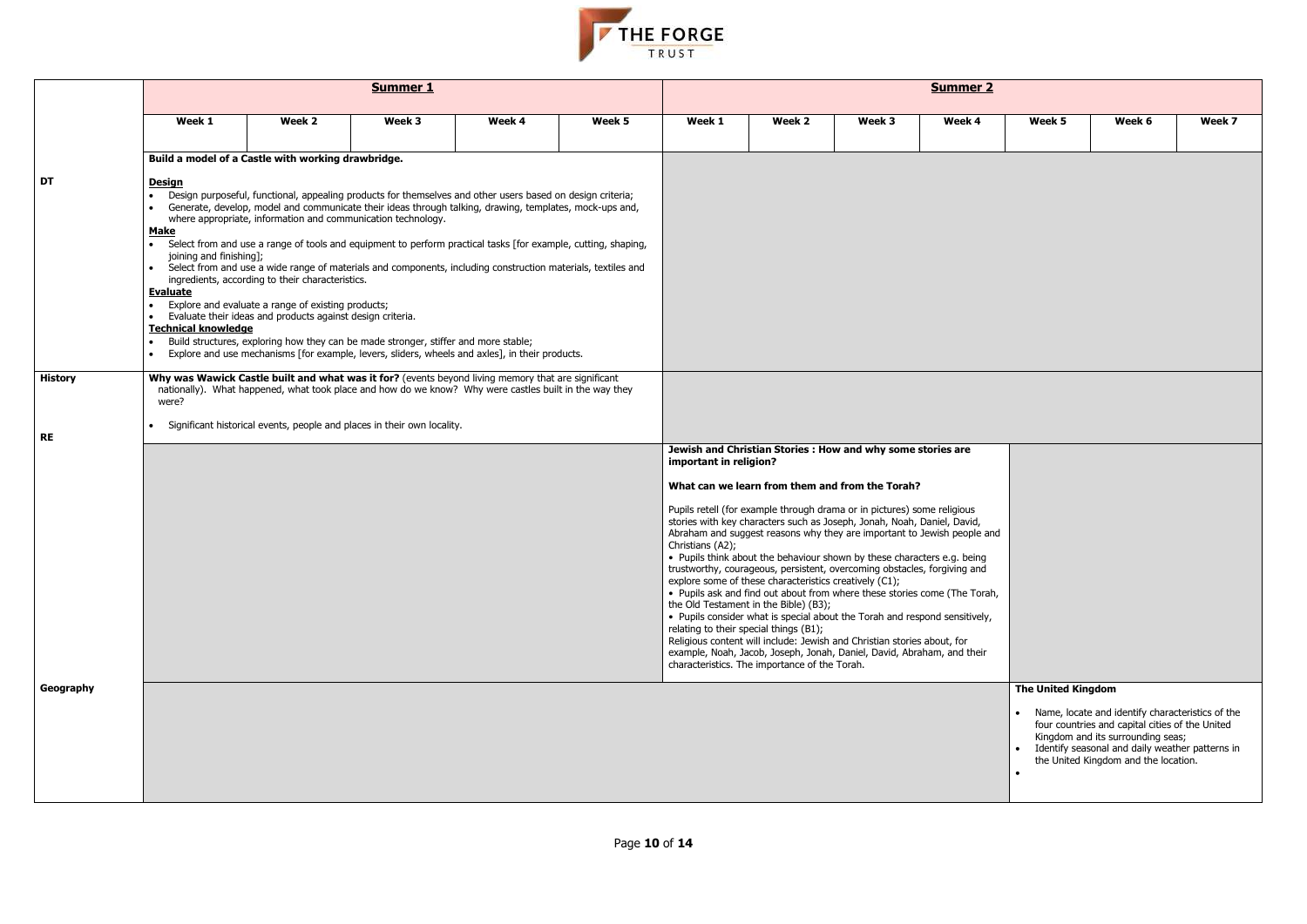

|                           |                                                                                                                                                     |        | <b>Summer 1</b>                                                                                                            |        |                                                                                                                                   |                                                                                     |                                                                                                                                                                                                                                                                                                                                                                                                                                                                                                                                                                                                                                                                                                                                                                                                      |        | <b>Summer 2</b> |        |        |        |
|---------------------------|-----------------------------------------------------------------------------------------------------------------------------------------------------|--------|----------------------------------------------------------------------------------------------------------------------------|--------|-----------------------------------------------------------------------------------------------------------------------------------|-------------------------------------------------------------------------------------|------------------------------------------------------------------------------------------------------------------------------------------------------------------------------------------------------------------------------------------------------------------------------------------------------------------------------------------------------------------------------------------------------------------------------------------------------------------------------------------------------------------------------------------------------------------------------------------------------------------------------------------------------------------------------------------------------------------------------------------------------------------------------------------------------|--------|-----------------|--------|--------|--------|
|                           | Week 1                                                                                                                                              | Week 2 | Week 3                                                                                                                     | Week 4 | Week 5                                                                                                                            | Week 1                                                                              | Week 2                                                                                                                                                                                                                                                                                                                                                                                                                                                                                                                                                                                                                                                                                                                                                                                               | Week 3 | Week 4          | Week 5 | Week 6 | Week 7 |
| <b>Computing</b><br>Music | <b>2.6 Creating Pictures</b><br>Use technology purposefully to create,<br>$\bullet$<br>organise, store, manipulate and<br>retrieve digital content. |        | 2.7 Making Music<br>Use technology purposefully to create,<br>organise, store, manipulate and<br>retrieve digital content. |        | 2.8 Presenting Ideas<br>Use technology purposefully<br>to create, organise, store,<br>manipulate and retrieve<br>digital content. |                                                                                     |                                                                                                                                                                                                                                                                                                                                                                                                                                                                                                                                                                                                                                                                                                                                                                                                      |        |                 |        |        |        |
|                           |                                                                                                                                                     |        |                                                                                                                            |        |                                                                                                                                   | <b>Seasons</b><br><b>Musical Focus: Pitch,</b><br>Weather<br>$\bullet$<br>$\bullet$ | The children develop their understanding of pitch through movement, songs and listening games. They become familiar with<br>pitch shapes and perform them in a variety of musical arrangements.<br><b>Musical Focus: Exploring Sounds</b><br>The children have opportunities to create descriptive sounds and word rhythms with raps and songs about weather. They<br>create a descriptive class composition using voices and instruments.<br>• Use their voices expressively and creatively by singing songs and speaking chants and rhymes;<br>Play tuned and untuned instruments musically;<br>Listen with concentration and understanding to a range of high-quality live and recorded music;<br>Experiment with, create, select and combine sounds using the inter-related dimensions of music. |        |                 |        |        |        |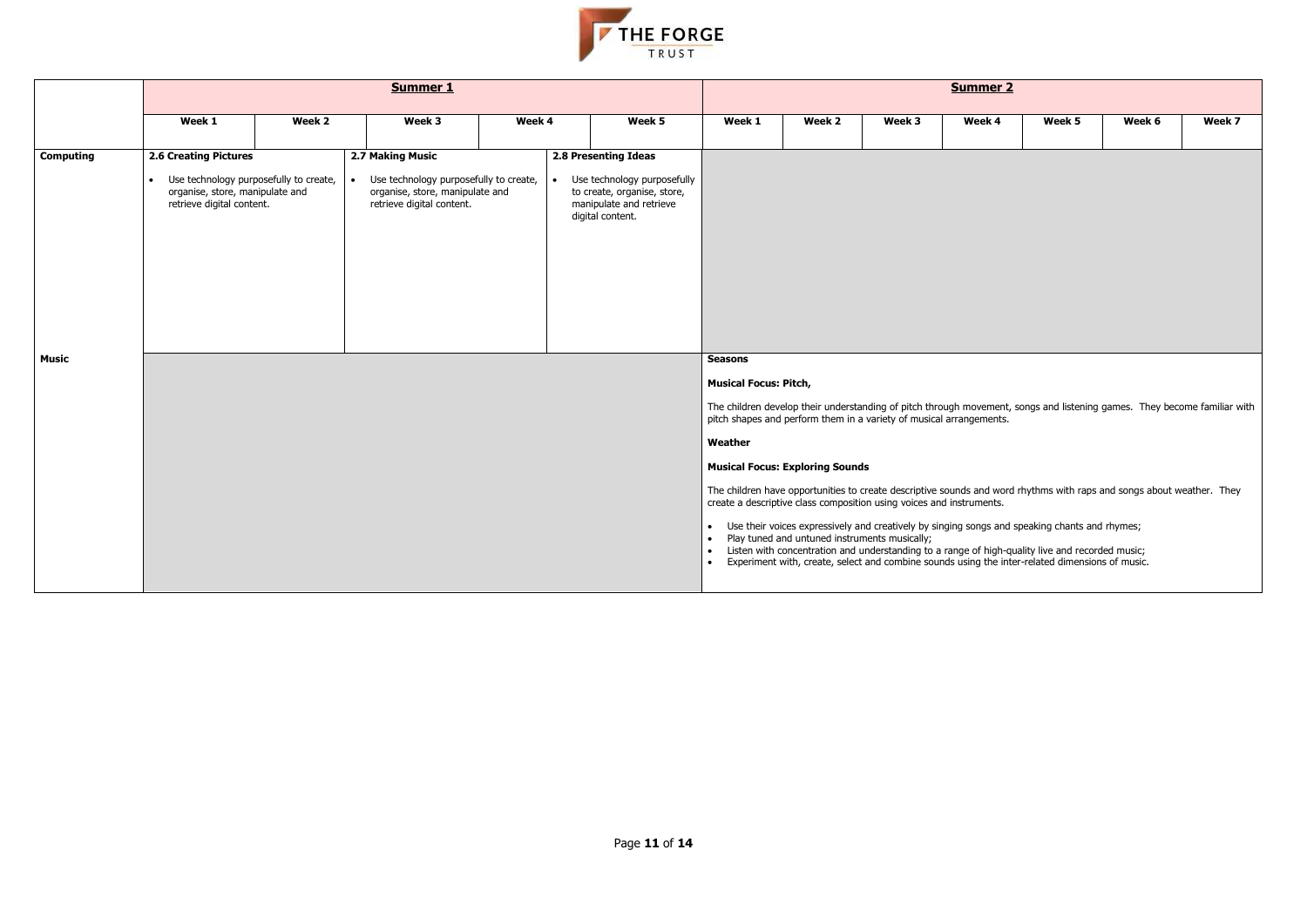

**Additional Commentary**

#### **Our Ambition: To be the highest performing MAT in the country Our Mission: To improve the communities we serve for the better**

**Vision:**

Challenging educational orthodoxies so that every child makes good progress in core subjects; all teachers are committed to personal improvement and fulfil their responsibilities; all children receive a broad and balanced curriculum; all academies strive to be outstanding.

# **A. Curriculum Design**

Rigour in planning and delivery, including excellent modelling, demonstrations and clarity is a pre-requisite for implementing curriculum design.

"Teachers teach techniques and a technique becomes a skill when it is applied independently"

Out of the three main designs for curriculum (knowledge, knowledge-engaged and skills-led), all subjects in our curriculum are knowledge-engaged. Knowledge engaged means knowledge is taught with a view to children applying this knowledge through thoughts, physical skills or actions. For example, in writing or problem solving. Reference can be made to Bloom's Taxonomy.

# **B. The 'golden threads' in our curriculum are as follows:**

- 1. Standards: pupil achievement in reading, writing, speaking & listening and maths (especially important in white working-class areas for children to go on and achieve);
- 2. Aspirations (typically white working class children lack aspiration for many reasons, and can often lack knowledge about 'pathways');
- 3. Cultural diversity and preparing children for 'Modern Britain'.

**See top of Curriculum Map for each term for Aspiration and Cultural Diversity threads. For Standards, See Long-Term Planner.**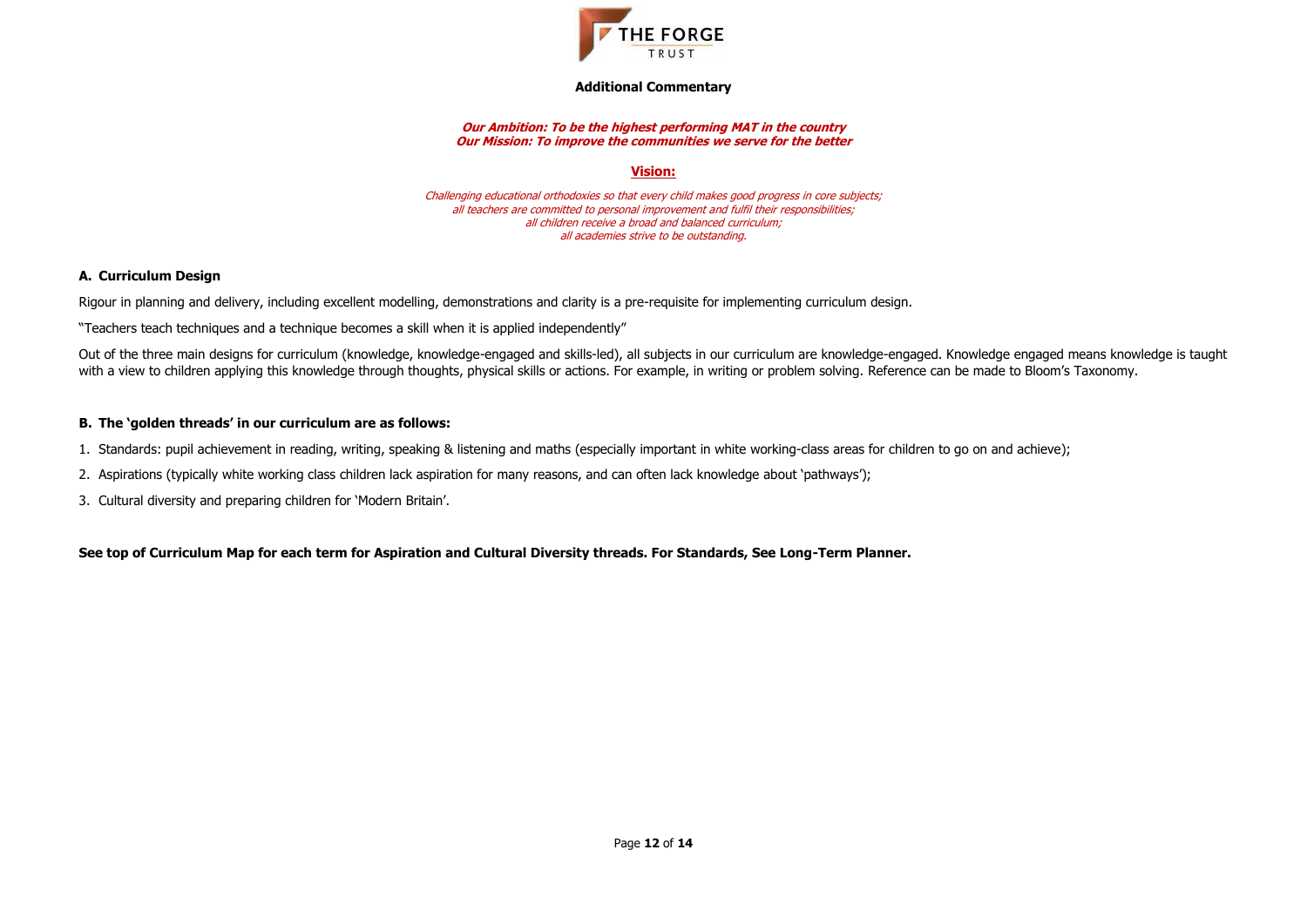

### **The Three 'I's of Curriculum**

**INTENT :** The 'top level' view of the curriculum. It is 'what is on offer'.

**Key Question:** Why are children taught what they are in Forge schools?

Answer: The Executive Senior Leadership Team of the trust believe strongly that all schools should follow the National Curriculum Framework 2013. Approximately 80% of the content is standardised in every year group, with 20% autonomy for schools to make 'local' decisions fitting the context of the school.

# **Key Question:** Why were the curriculum decisions made?

Answer: Our catchment areas are predominantly White British, many of them serving areas of deprivation and challenge. As a result, we must equip children with the necessary basic skills in Mathematics, English and Science so that they can succeed in life. Being sufficiently skilled in these areas gives children 'currency' to go on and access higher qualifications and courses when they leave primary school. Therefore, **standards** are a golden thread in the curriculum that will give children the necessary cultural capital required. In our context it is imperative that we prepare children for life in modern Britain by making sure they are taught about different cultures and faiths. We aim for our children to be tolerant and understanding of people who appear to be 'different'; consequently **cultural diversity** is also a golden thread. In our schools, the social mobility agenda is very important given the nature of our catchments, therefore **aspiration** is another golden thread thoughout our curriculum. Linked closely to aspiration is our speaking and listening curriculum, that prepares children and builds their public speaking skills through four key areas: speaking skills; listening skills; awareness of audience and non-verbal communication.

**Answer:** The curriculum in place is 'layered', with 7 stages to the planning process at The Forge Trust. Below is a description of each planning stage as well as key personnel who contributed at the various stages:

- $\circ$  Composition-grammar and the process of writing;
- o Reading;
- o Maths;
- o Spelling.

**Stage 5: Concept Pyramids** (ASSESSMENT OF FOUNDATION SUBJECTS)-This is key concepts and vocabulary covered in a topic and is the basis for assessment in non-core subjects (pre/end tests in books). Year Group Leaders in each school create these documents.

# **Key Question:** Who made the curriculum decisions?

**Stage 6: Refer to Learning Journeys (A4)** and overview of the sequence of work and teachers do this EVERY LESSON! Ensure there is a 'Reflection Box' – what have I learnt in this topic/what do I still need help with? Teacher can refer to stage 2 and mention when it will be revisited if the content is something of a core nature. Class Teachers are responsible for creating Learning Journeys.

**Stage 1**: **Curriculum Map** for all Year Groups (showing National Curriculum references for all subjects as well as coverage. Local Curriculum/context 20% and National Curriculum 80% trust standardised). ESLT prepared this stage: The CEO, Deputy CEO, Consultant Principal and Principals. A high degree of control and expertise was imperative at this stage to ensure the highest quality.

**Stage 2**: **Connections-**When do we revisit key concepts? (do this using the curriculum map template). ESLT prepared this stage: The CEO, Deputy CEO and Consultant Principal.

**Stage 3**: **Long-term plan-**Similar to the curriculum map but includes the following core extras:

The Senior Leadership Team (SLT) of each school devised these plans in consultation with curriculum leaders in the core subjects.

**Stage 4**: **Medium-term knowledge organisers** (for topics) showing cross-curricular links with other subjects and key vocabulary (similar to the old topic webs). Year Group Leaders in each school create these documents.

**Stage 7**: **Weekly Planning** and individual lessons. Class Teachers are responsible for creating Learning Journeys.